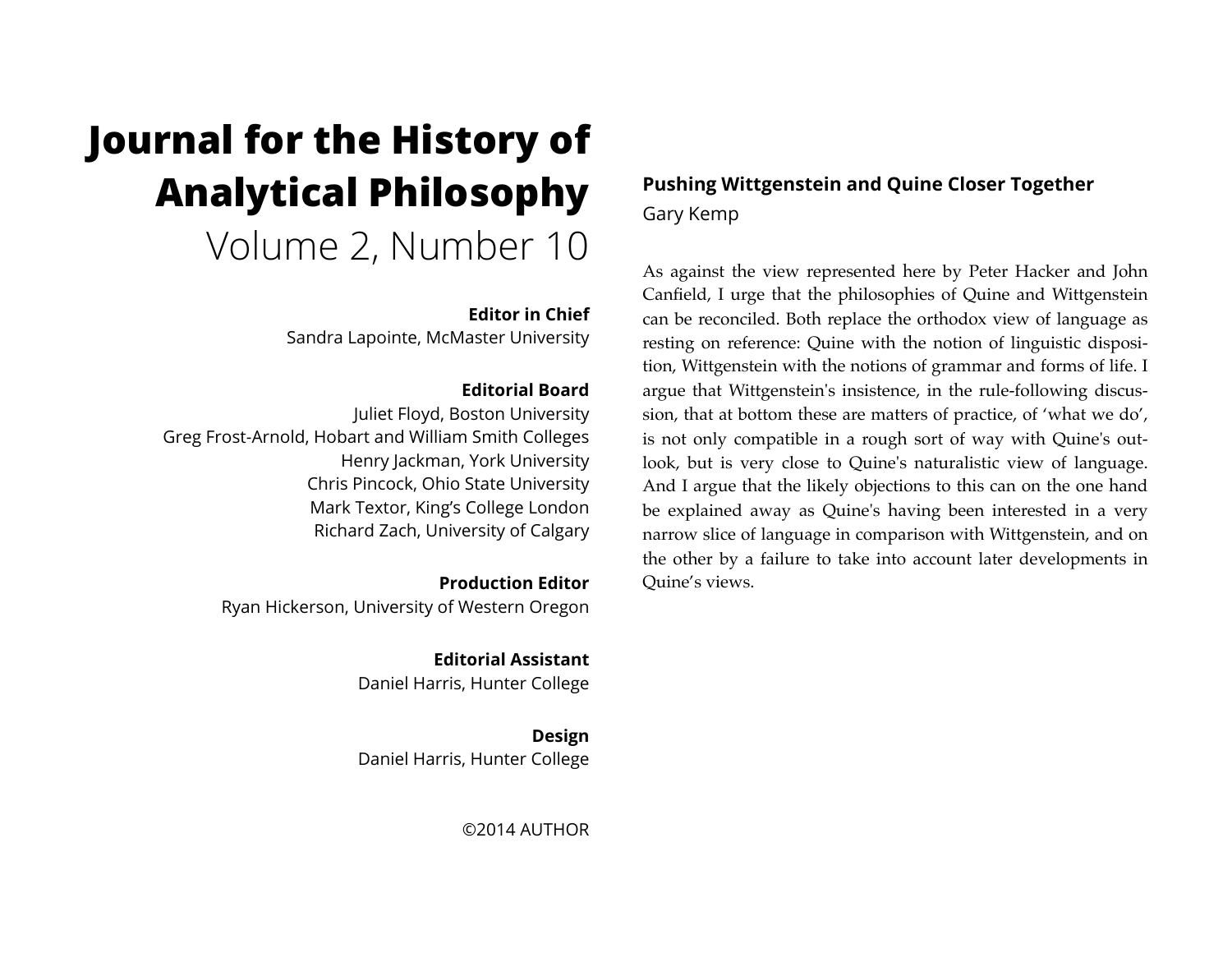# **Pushing Wittgenstein and Quine Closer Together**

Gary Kemp

My title might suggest pushing two negatively charged particles together; the closer they come, the greater the repellent force. Peter Hacker thinks so:

The one is (to use Isaiah Berlin's Archilochean typology) an exemplary 'hedgehog', a methodological monist, a defender of scienticism in philosophy, a naturalizing epistemologist and propounder of an ontology guided by physics and canonical notation. The other is a paradigmatic 'fox', a methodological pluralist appalled at the misguided idea that only forms of knowledge and understanding are scientific, who viewed scientific method in philosophy as the source of misconceived metaphysics, who socialized epistemology without naturalizing it, and held that the canonical notation of mathematical logic had completely deformed the thinking of philosophers. (1996a pp. 32-3)

Yet despite their enormous differences of style and presentation, superficial but broad similarities between Wittgenstein and Quine are not hard to find, many of which Hacker himself points out (see 1996b pp. 189-93). Neither held that the philosopher occupies a wholly detached, critical perspective on ordinary beliefs or the world—for Quine there is no 'first philosophy', for Wittgenstein there is nothing for it but to accept forms of life, to plunge into the 'hurly-burly' of pre-existing language-games. Neither set much store by the purported explanatory value of private experience or mental entities; although neither can happily be called a 'behaviourist'—since neither held that the meaning of terms could be reduced to or defined in terms of behaviour—it was central to both philosophers that one's grasp of language cannot outstrip what can be found out by observing or taking part in linguistic behaviour. And both thought that the external world sceptic in some sense violates the presuppositions or norms of their own language, sawing off the branch on which they sit.

In addition—and I'll try to support this later—many apparent clashes can plausibly be explained away as serving different aims, with a corresponding difference of emphasis. Wittgenstein sought to dispose of or relieve philosophical problems by working within our conceptual landscape, surveying our language games or forms of life, getting his reader and himself to see that the apparent problems are inevitable only so long as one clings to a hopelessly oversimplified model of language. Quine is not so interested in what Wittgenstein calls philosophical problems; he is interested primarily in showing how to carry out a positive task at a higher level of precision, abstraction and generality than is customary in science itself, namely the formulation of a maximally clear and streamlined version of the whole of science. So, although there is overlap, the two were largely interested in different things, and it should not be surprising if, in the main, the two should turn out to be consistent.

But I think the central and more substantive point of agreement, the one that stands at the heart of each figure's philosophy, is this. Both figures held that, for certain philosophical purposes, it is better to replace the notion of meaning with that of use. And both held that explicit rules or conventions cannot account for that use. So far, more superficial similarities. But for Wittgenstein, a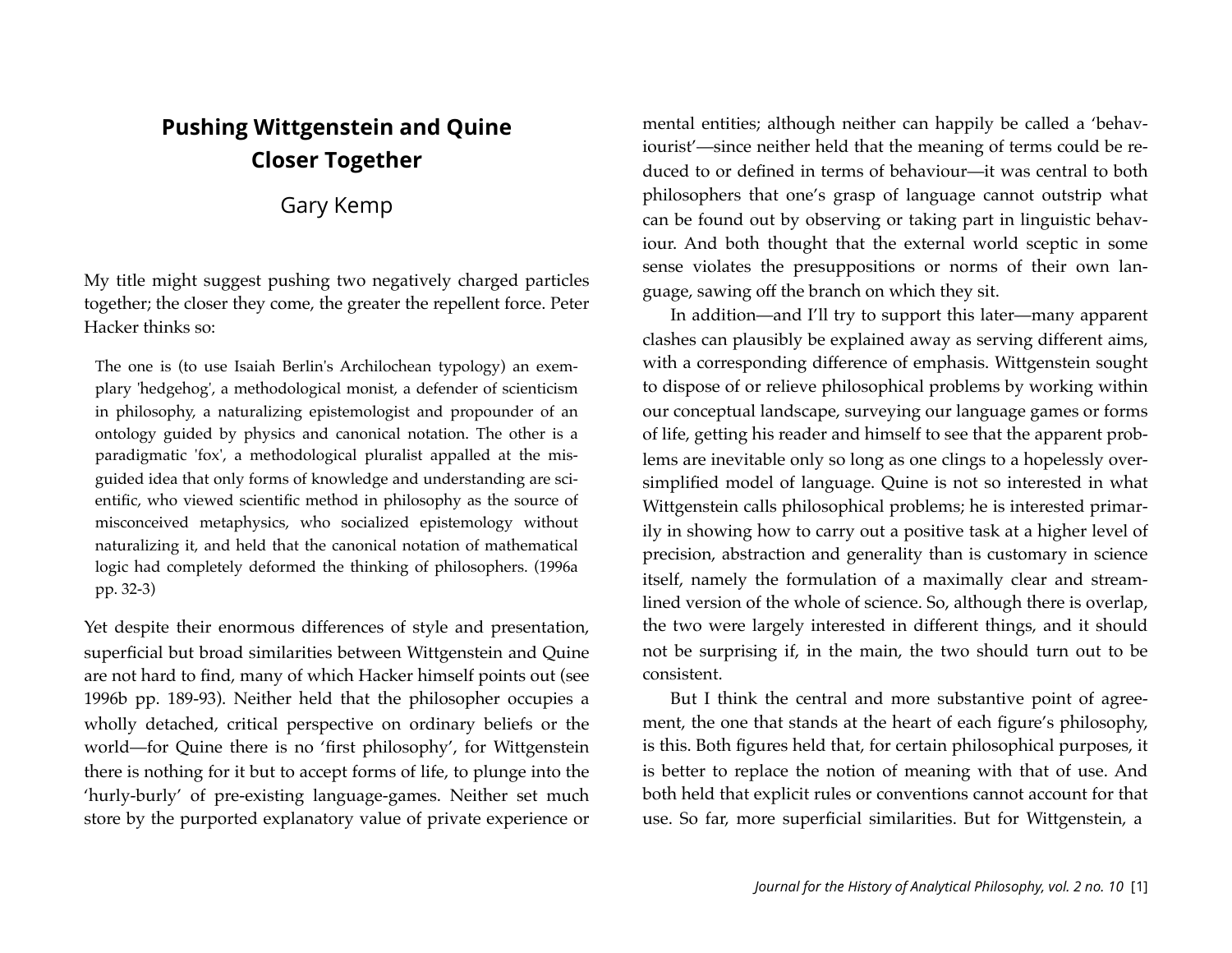basic lesson of the *Philosophical Investigations* is that the simplified model of the workings of language in terms of reference or naming, which he describes at the outset of the book, even if it is not simply false, is fundamentally misleading, largely because like a Potemkin village it is so superficial and facile. Such a theory simply conceals, papers over, areas of the most urgent philosophical concern (or philosophical confusion). It is in danger not only of taking the crucial thing for granted, but of imposing a false uniformity, a factitious appearance of order. For reasons made clearer below, such is intimately connected with the so-called 'rulefollowing' discussion: the following of rules—learned by copying others, ostensive instruction, and so on—already assumes that one will take what one observes in particular ways. The capacity or disposition to go on correctly—by adding two or whatever—is in the end presupposed in the subject, much as it is in Socrates' slaveboy of the Meno. That fundamental reality is what makes it possible to speak blithely of meaning, in the way we do.

Quine also rejects the standard picture of language as based on the concepts of meaning and reference; according to Quine's naturalism, an explanation of language in terms of use—conceived as linguistic dispositions—is all that may appropriately be asked of an account (as in *The Roots of Reference* 1974, *Pursuit of Truth* 1990). Again, because Quine's focus is extremely narrow—consisting only of language held to be necessary for science—and because he is not concerned to diagnose the roots of philosophical confusion in anything like the variety of ways that Wittgenstein attempted, he is silent on much of what interests Wittgenstein. But Quine's talk of linguistic dispositions is indeed very close to Wittgenstein's talk of how in the end one must 'act blindly'—of how one 'goes on', of what one is disposed to *do*. I shall even go so far as to characterise them both as *linguistic naturalists*: Both figures reject the picture of language as resting on reference, or as explained by grasp of rules or meaning, and both reject the first-person position as basic.

All of this requires, of course, considerable elaboration and qualification. And at least two philosophers have asserted the opposite: Hacker, quoted above, and John Canfield, in different ways, urge that the similarity just canvassed is only apparent, that actually the two conceptions of use are antithetical (and that Wittgenstein's conception is far superior). Hacker argues the point as only part of a more general comparison between the two, only a few bits of which I will comment on in what follows, but what will emerge is that Hacker, like Canfield, is not so much wrong in interpreting and favouring Wittgenstein as mistaken about what Quine's views are. This paper is by no means anti-Wittgenstein, but perhaps it is pro-Quine.

One matter that might be thought central to comparing Quine to Wittgenstein, especially where Quine is concerned, is that of radical translation. I will say a little more at the right moment, but as will emerge I think it more than evident that none of Quine's famous conclusions as regards radical translation are essential to his philosophy; they serve to dramatise his view, but do not play the role of supporting members within it.

#### **Wittgenstein**

The story of Wittgenstein and rule-following has been told innumerably many times before, and in strikingly divergent ways. My interpretation will perhaps strike some as tendentious, but it does share crucial features of those of such figures as McDowell (1984),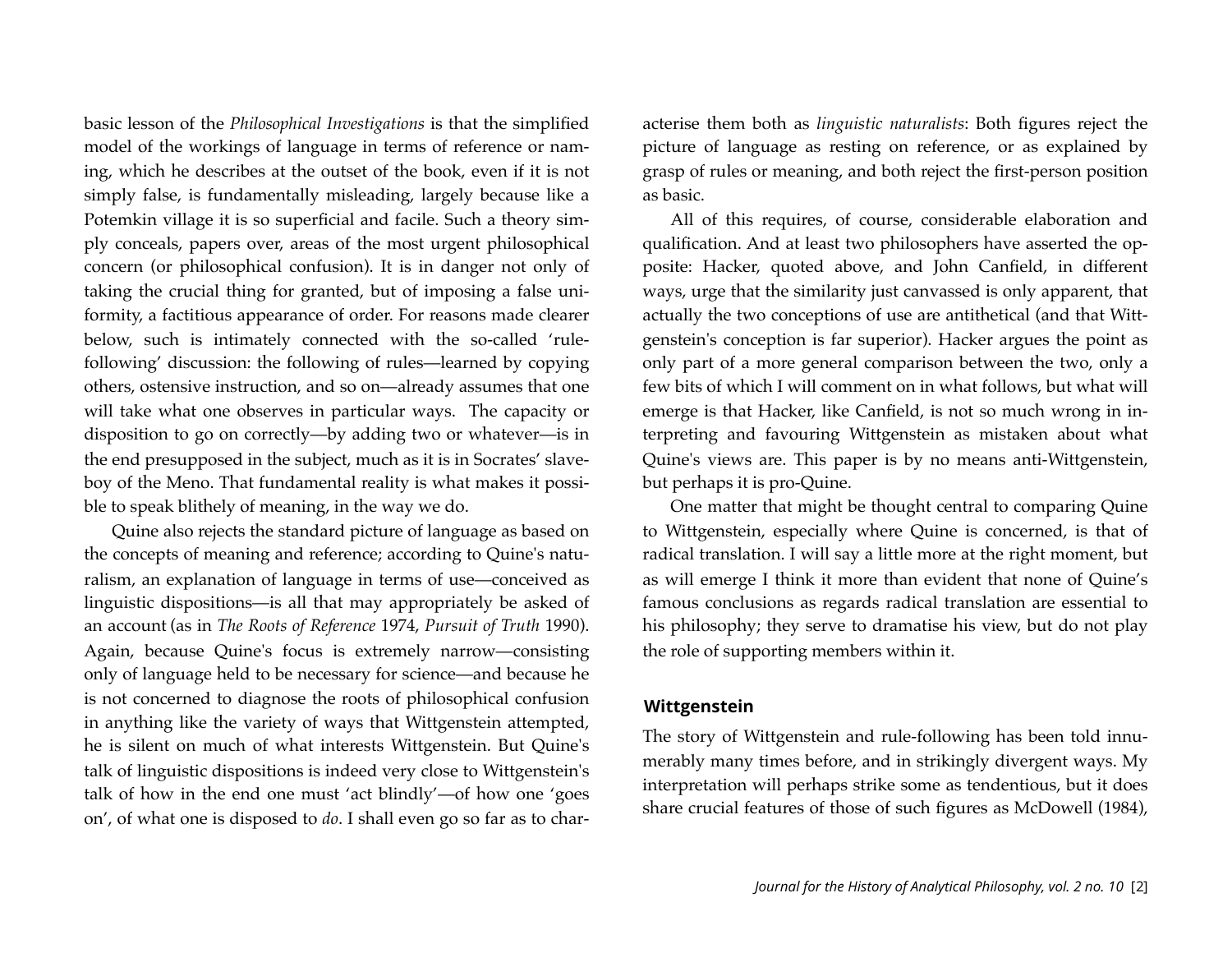Diamond (1991), M. McGinn (1997), Long (2010), Child (2011) and especially Fogelin (2009).

Contra perhaps the famous reading by Kripke (1982), it is essential to this reading to keep *PI* §136 firmly in mind, which asserts what is nowadays known as truth-deflationism: for any declarative sentence S, S is equivalent to "S is true"; hence in particular "Joey means Φ" is equivalent to "'Joey means Φ' is true", in which case it is unintelligible to deny truth-*values* to the former. But then we cannot follow Kripke in denying them truth*conditions*. Such declarative sentences have truth-conditions, but to say so does not add anything to merely saying that they are declarative sentences.

It is no less essential to keep *PI* §5 firmly in mind: the notion of meaning is *not* the key to understanding the phenomenon of language or language-games. The notion is general in its application only because it is vague, sensitive to context and multidimensional (see *BB* p. 43). It is a word we habitually use, for example, when we lack an understanding or the miss the point of how an expression is used. To say that all that we need is an account of meaning is to say nothing, nothing at any rate that advances the understanding of philosophical problems. Meaning is motley; it is at most a family resemblance concept, useful in the individual case as informed by context, and for generalising in a rough sort of way, but apt to mislead if press ganged into a theory. Philosophical insight is achieved rather by observing in detail the vast variety of uses of language, all interwoven inextricably with practices, as shown in the simple examples of the grocer and the builder, and ramifying outwards to subtleties of psychological description and so on. So to suggest an account of *meaning* in terms

of the assertibility conditions of *meaning*-ascriptions, as Kripke does, is to recommend precisely what Wittgenstein warns against.

An analogous and equally important criticism appertains to an account of language in terms of reference, or naming. Augustine, Frege, Russell, and arguably his own former self, proposed or described accounts of language with this concept seemingly at the centre. So for example 'Socrates is wise' is explained as the attribution of the concept or property named by the predicate—*wisdom—*to the object named by the singular term—Socrates; I shall somewhat misappropriate a usage of Quine's in calling this the 'copy theory' of language (*OR* p. 27). Of course one admires the accounts that tend to accompany the basics of the copy theory of the compositional or recursive structure of language. The most pressing problem with such a theory however is not that it is false, but that it remains obstinately on the surface, leaving unaddressed the complexity, the real substance, of what lies beneath (*PI* §13). In order to explain such a concept as *wisdom—*or rather the use of the word—we would have to tell the novice that it is a praiseworthy feature of certain individuals, what the differences are between wisdom and intelligence and between wisdom and knowledge, show him the sort of people that might be taken as displaying it, that it has certain inertia, and so on. Clearly there is no one place to stop, no one place to begin. The task is open-ended, and depends on how much the novice knows, of the extent to which he is already a master of the ways of language and of human beings. It is not possible to have a *complete explanation*, one that plugs every conceivable gap (*PI* §87: 'The sign-post is in order—if, under normal circumstances, it fulfils its purpose'). For mostly we members of the species *homo sapiens* are already initiated into languagegames; it is just this that creates the illusion of the adequacy of the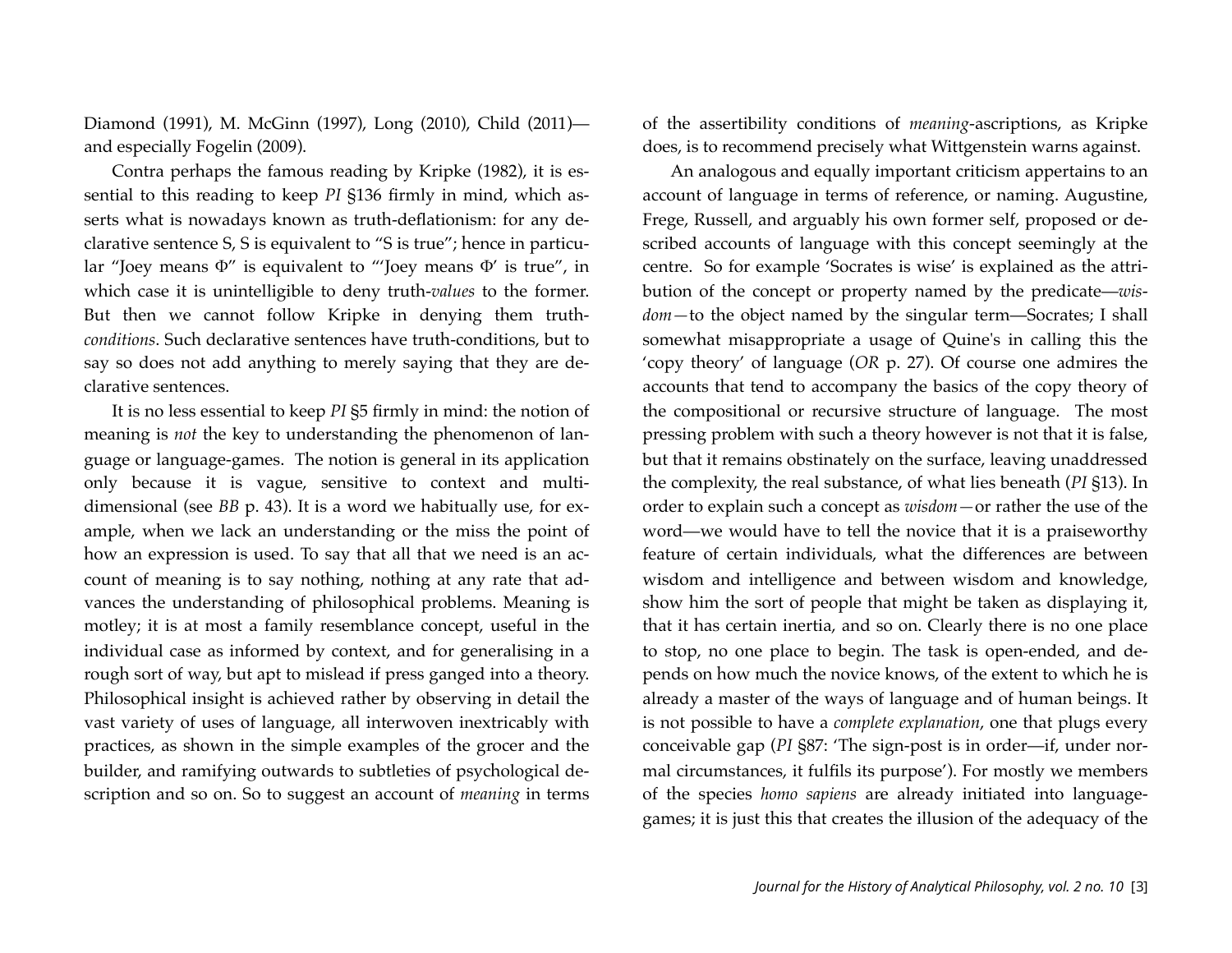copy theory. That illusion is swiftly dispelled when we consider the various examples of linguistic deviants, who misunderstand every attempt we try at teaching them a piece of language, and consequently teach *us* how much is presupposed by even the simplest language-lessons, such as ones involving ostensive definition. All seems smooth sailing—the copy theory seems all that we need—only because we are already riding the rails of habit, practice, disposition.

If we attempt to devise a genuine explanatory theory that does not presuppose these things, we immediately tumble down the slippery slope of the rule-following problem. Unless of course the human being's experience is presupposed as involving cognition of the intended meanings, any statement of a rule can be variously interpreted consistently with a given human being's experience. And a given human being has necessarily been exposed to only a limited number of occasions in which a given rule would appropriately be invoked; in principle, the question always arises of how a statement of the rule is to be interpreted for a fresh case. Even if we or God were somehow able to read the person's mind, or indeed if the person were able to read what is in his or her own mind, such a reading still embodies interpretations—correct for the cases encountered so far, but which may diverge in other cases.

What one needs is a grasp of a rule 'that is not an interpretation' as Wittgenstein famously puts it (*PI* §201). The upshot should not be described as the necessity of a queer direct grasp of rules; it is rather that as human beings, we just do, as a matter of contingent fact, almost always go on in ways that we jointly recognise as correct. Thus at the fundamental level we 'act blindly' (*PI* §219), that is, without being guided by further rules. The agreement in concepts presupposes agreement in judgements as Wittgenstein concisely puts it (*PI* §242); we succeed in communication because we share pre-existing dispositions. That fact in turn is due to our shared natural history, a matter for natural scientists, historians, and anthropologists to discover and explain, not philosophers (see *PI* 415, *CE* 420, *RPP* 151). The conclusion is not the impossibility of language or meaning, or scepticism about those things—'philosophy leaves everything as it is' (*PI* §124)—the conclusion is that in looking for super-hard facts or rails to infinity, we were setting the bar too high. No such thing is intelligible (*PI* §§97, 197).

It might appear that the sorts of contingent or empirical facts we have described so far do not account for the practice of using such terms as 'meaning', and thus, as it may be said, not for meaning. For to say that a person means addition by the plus sign is to say that an infinite fund of possible responses are determined as *correct*. A mere disposition cannot distinguish between a person who operates with the right rule but makes certain mistakes, and a person whose behaviour is identical to the first but operates correctly with a different rule. Meaning is normative, dispositions are not.

It is critical to the present reading of Wittgenstein that he not be supposed to advance metaphysical theses. The facts *of* language use are not of a radically separate order or category from the facts typically presented *in* language, even if the latter sometimes presupposes the former (this is part of what Fogelin means by Wittgenstein's 'defactoism'; 2009 pp. 28-41). Thus, when Wittgenstein says such things as 'To obey a rule, to make a report, to give an order, to play a game of chess, are *customs* ...' (*PI* §199), he is not construing social practices as anything magical. The fact that a person grasps addition and not some deviant function in their use of '+' does not show up in the person's behaviour considered in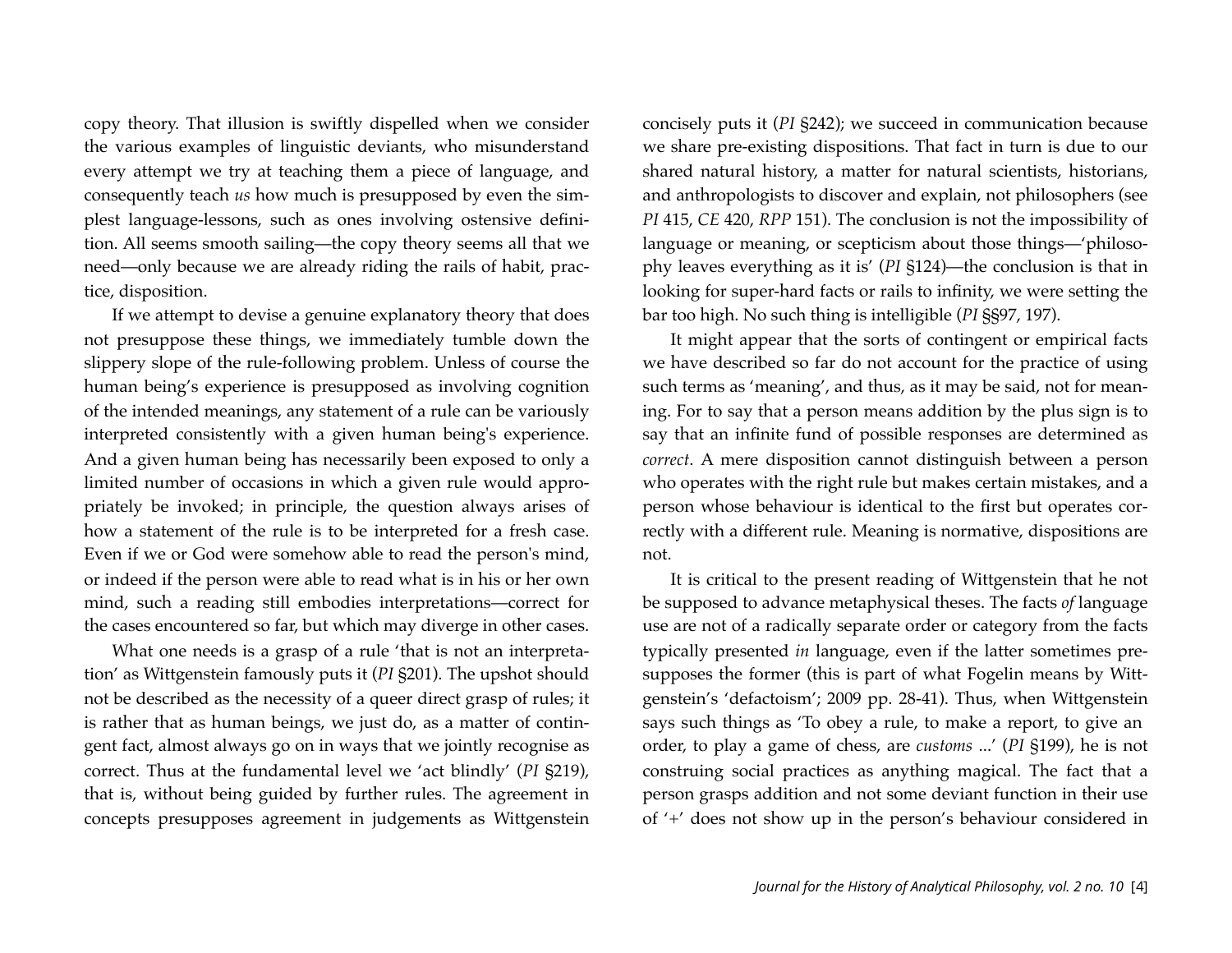isolation, but simply in their susceptibility to correction should their answers misalign with those of the community. Our practice is such that the background of our community-wide languagegames or 'grammar' must be in place for the particular moves to have the full significance they in fact have, but one should not read anything deeper into this; the idea is not, for example, that the activity of the community is *metaphysically necessary* for existence of language in some mysterious sense (cf. Peacocke 1981, and see McDowell 1984 p. 350).

It is a mistake to think we must close off absolutely the possibility of the *community's* failing to provide the requisite stability for sustaining normativity. Not because it is an analytic truth that the community means plus, or is always right, or anything like that. Rather, the fact that the community sets the standards for speaking of meaning addition is much like the Moon's continuing its orbit each day rather than suddenly changing course—it is as certain, although no more certain, than instances of the principles of gravitation. It's a presupposition of the language-game, not a truth of logic. Just as no one seriously and reasonably doubts that the laws of gravitation will continue unchanged, no one seriously and reasonably doubts that the community's practices will go on in a way that allows us to mean addition. The Cartesian error is to think that one's grasp of concepts—one's thinking or understanding—is impermeable in a way that ordinary knowledge of matters of fact is not. But there simply is no sublime realm of super-hard facts or rails to infinity.

#### **Quine**

I want to make it plausible that a Quinean account of certain matters is not only consistent with Wittgenstein's view, but provides it with more in the way of detailed articulation, at least in one crucial area.[1](#page-15-0)

In Quine's sense of the word, naturalism is first and foremost the view that there is no separate or higher standard of what we loosely call knowledge than empirical science. The things traditionally thought to be *a priori—* mathematics and logic—are afforded a place because they are thoroughly intermingled with empirical science; philosophy is afforded a place largely because it is concerned with the most abstract, general things that seldom arise within the work of normal practising scientists, such as the quest for the most economical and articulate formulation of science as a whole, as mentioned above. The clarity and precision that a philosopher may bring to the task will sharpen and render perspicuous the logical links in our knowledge, but it is not itself an attempt to *justify* that knowledge, and is not itself an attempt to *reduce* that knowledge to something firmer. Thus, to take a central and illuminating case, because induction is essential to almost all scientific doctrine, it must as Hume urged simply be assumed in science—but that shows not that induction is unjustifiable or doubtful, but that it enjoys the strongest empirical support. The Humean predicament is the human predicament, but the human predicament is that of the practicing scientist—not the Cartesian predicament or the sceptical predicament (see *OR* pp. 71-75; *RR*  pp. 19-20; *CCE* p. 181; similarly Wittgenstein sometimes wished to think of a human being as 'an animal', *OC* 475).

Part of what unifies science is its explanatory unity, including causal unity. Roughly speaking, a discipline's scientific credentials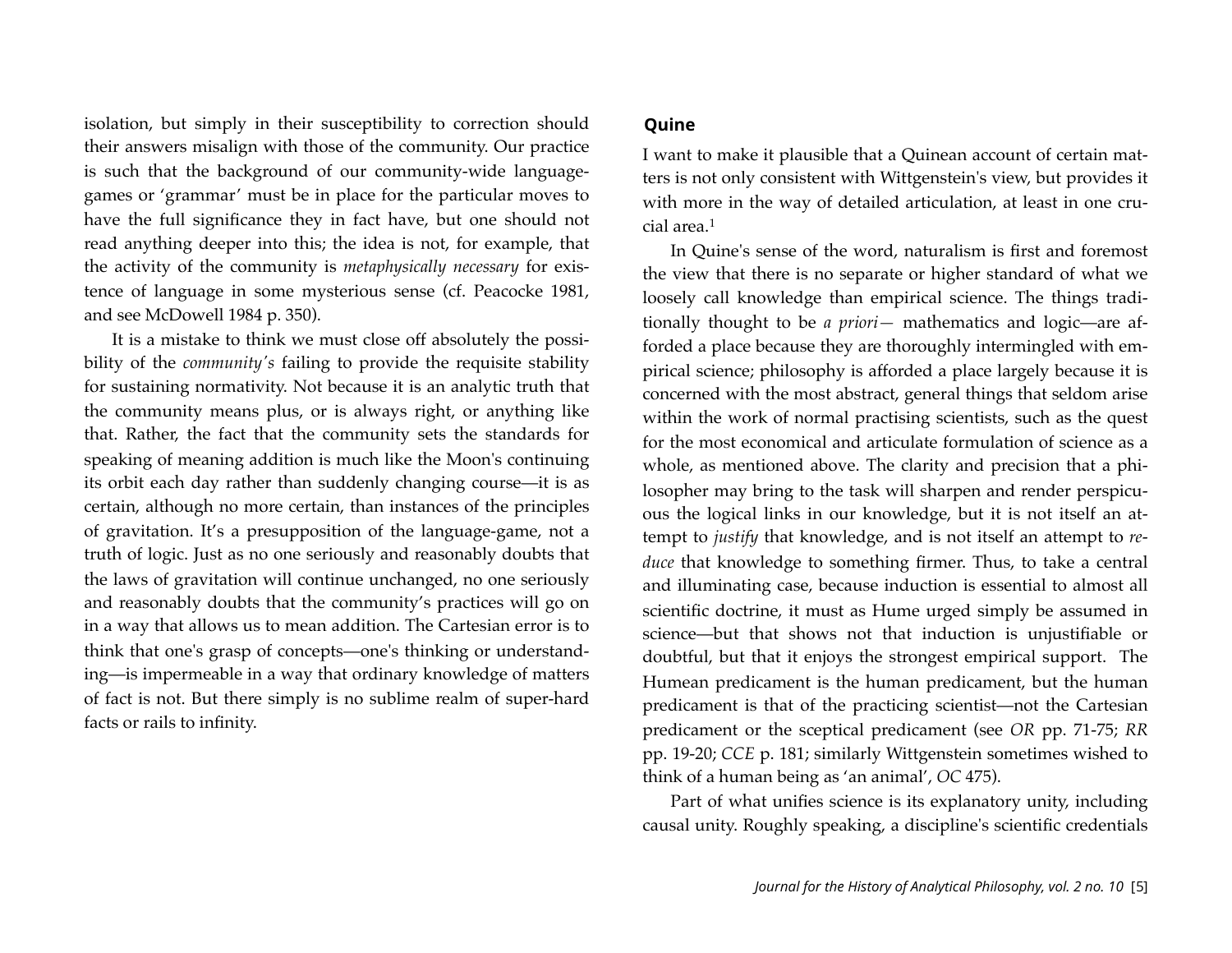are measured in terms of the potency and precision of the causal relations it describes, and the extent or way in which the description dovetails with the rest of scientific doctrine.[2](#page-15-1) Because a naturalistic study of language must operate within the constraint of causal efficacy with respect to its predicates, then, it is bound to be sceptical of the concepts *meaning* and *reference*. I won't go into Quine's much discussed attitude to the former, simply referring the reader to Hylton (2007 p. 226-30) and my own (2012 pp. 39-41). And for different reasons which I shall explain only briefly (see my 2012 pp. 41-5, 2010 pp. 287), Quine does not include the concept of reference in his account of language either, at least not in the sense of a substantive or explanatory relation between words and things. As a causal concept—a causal relation between words, or tokens of words, and objects, the idea is both implausible because not enough words stand for objects to which they are causally related in any interesting sense, and unworkable because of the inscrutability (or indeterminacy) of reference. The latter is for Quine fundamental. What is ultimately objective is the *structure* of our overall theory, not precisely which objects are denoted by which predicates; any scheme of reference that admits of a one to one correlation with our erstwhile preferred scheme can be substituted for it—without necessarily changing the overall domain of the theory—and the change will be equally well supported by possible evidence. Quine:

In my youth I thought of the question of existence, or what there is, as perhaps the most basic question of philosophy and science. In the fullness of time the scales fell from my eyes. Any two ontologies are equally supported by all possible data if we can express a one-to-one correlation, what I call a proxy-function, between them. (Quine CCE p. 189; see also pp. 449-60)

This does not undermine model theory or formal semantics; from an immanent point view, within our ongoing science, those activities are unaffected. Quine's claim is that from a wholesale point of view, there is no fact of the matter concerning what is the right model amongst such alternatives as he describes. Nor does it undermine naturalism (see Quine *CCE* pp. 316–17, 361-2). Naturalism has the corollary that, as Neurathean sailors, we are always within our theory of the world, according to which there are atoms, mammals, and galaxies. To take reference as central to one's conception of the whole world and our relation to it is to imagine a place in which our relation to those things is problematic; it is to take inscrutability as a reason to doubt that we really know our own theory, which is in turn to abandon our Neurathean ship. Quine in effect performs *modus tollens*, concluding that reference is not the key to understanding our place in the world.

Instead of reference, Quine employs the notion of a linguistic disposition, which is what, for his purposes, is the crucial aspect of use. The central idea is that of a disposition to assent to or dissent from a sentence, such as 'It's raining'. At a given moment, an individual's grasp of language and the sum-total of his theory or beliefs may be identified with the sum-total of his linguistic dispositions. Dispositions, in turn, can in principle be explained as states of the nervous system, even if such explanations remain largely unknown (see *RR* pp. 8-15; *QD* pp. 254-5). A linguistic disposition occurs as part of a causal structure, and it is only certain features of that structure that are directly relevant to the possession of scientific theory, that interest Quine. A basic distinction within this class of linguistic dispositions is that between dispositions with respect to *observation sentences* and ones with respect to *theoretical sentences,* a subset of the latter being *observation categoricals*. A sen-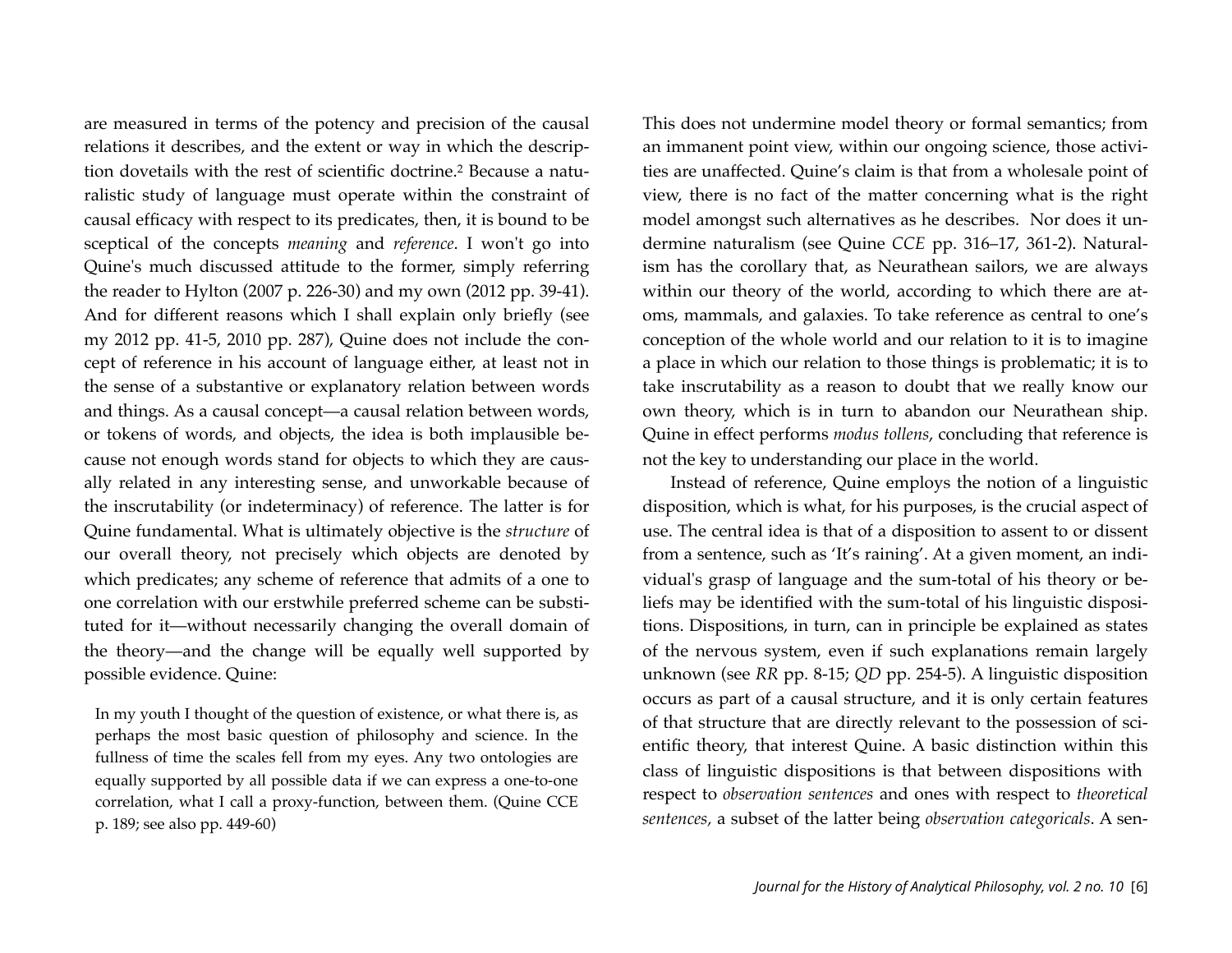tence such as 'It's windy' qualifies as an observation sentence partly by one's dispositions to assent to it being correlated with one's neural receptors being triggered in a particular way. The class of observation sentences is subsumed by the wider class of *occasion sentences* which includes sentences such as 'Interest-rates are rising', which may in principle vary in affirmation, but not systematically according to sensory stimuli. Observation sentences possess various degrees of *theoreticity*, which is the degree to which a disposition to assent or dissent from the observation sentence interacts with one's dispositions with respect to theoretical sentences (in *Word and Object* of 1960 he spoke rather of *degrees* of observationality of sentences owing to their susceptibility to 'collateral information'; see *CCE* pp. 485–92). Observation categoricals—effectively of the form 'whenever one type of observation sentence is true then so is another'—constitute the empirically testable content of a theory: to test them one waits for or brings about an instance of the one and checks for the truth of the other.

Although observationality is strictly relative to a speaker, we can define a sentence as observational for a community just in case it is observational for each member. But that much leaves unaddressed a crucial feature of observation sentences, namely that they are *shared*—a feature that makes all the difference between subjective sentences such as 'That gives me butterflies' or 'that looks red to me', and genuinely inter-subjective sentences such as 'The thermometer reads 19º' or 'It's windy'. 'It's windy' might be an observation sentence for you and for me, and therefore of the community comprising the two of us. It might be keyed to certain patterns of neural activity in me, and to certain patterns in you. But we do not literally share nervous systems; nor is it necessary for communication that we should have homologous or similar patterns of neural activity. Therefore it remains unexplained how different people share a language, how they communicate, and learn from others.

The problem is crucial for Quine; if he were simply to shift the focus from Cartesian privacy to neurological privacy, it would remain mysterious how it can be case that 'language is a *social* art' (*WO* p. ix; emphasis added). It continued to vex Quine for more than twenty years after the publication of *Word and Object,* until the 1980's and 90's when he gradually settled upon his solution (definitively in *From Stimulus to Science* 1995). Quine first makes use of his earlier definition, in *The Roots of Reference* (1974), of the notion of perceptual similarity for the individual. The individual's total neural intake on an occasion is the temporally ordered set of all firings of his sensory nerves on that occasion; *receptual* similarity is simply the degree of overlap among intakes. Individual *perceptual* similarity, then, is measured by similarity of response amongst two such occasions. To take Quine's example, suppose a chicken has peradventure learned to get fed a pellet of food by pressing lever C, and is now faced with levers A and B (but not C). If the chicken presses one lever rather than the other, then that lever is more similar for the chicken to C than the other one is (*RR*  pp. 15-18). It is vital—requisite for any learning—that some such propensities must be prewired or innate (see *SS* pp. 19-25, and 'Three Networks: Similarity, Implication and Membership', in *CCE*  pp. 493–5; see also 'The Innate Foundational Endowments' *CCE*  pp.176-81 for more expansive thoughts).

Next, Quine tells us what it is for two creatures to share standards of perceptual similarity: the degree to which our perceptual standards are shared is the degree to which an arbitrary situation at different times produces neural events in me that are similar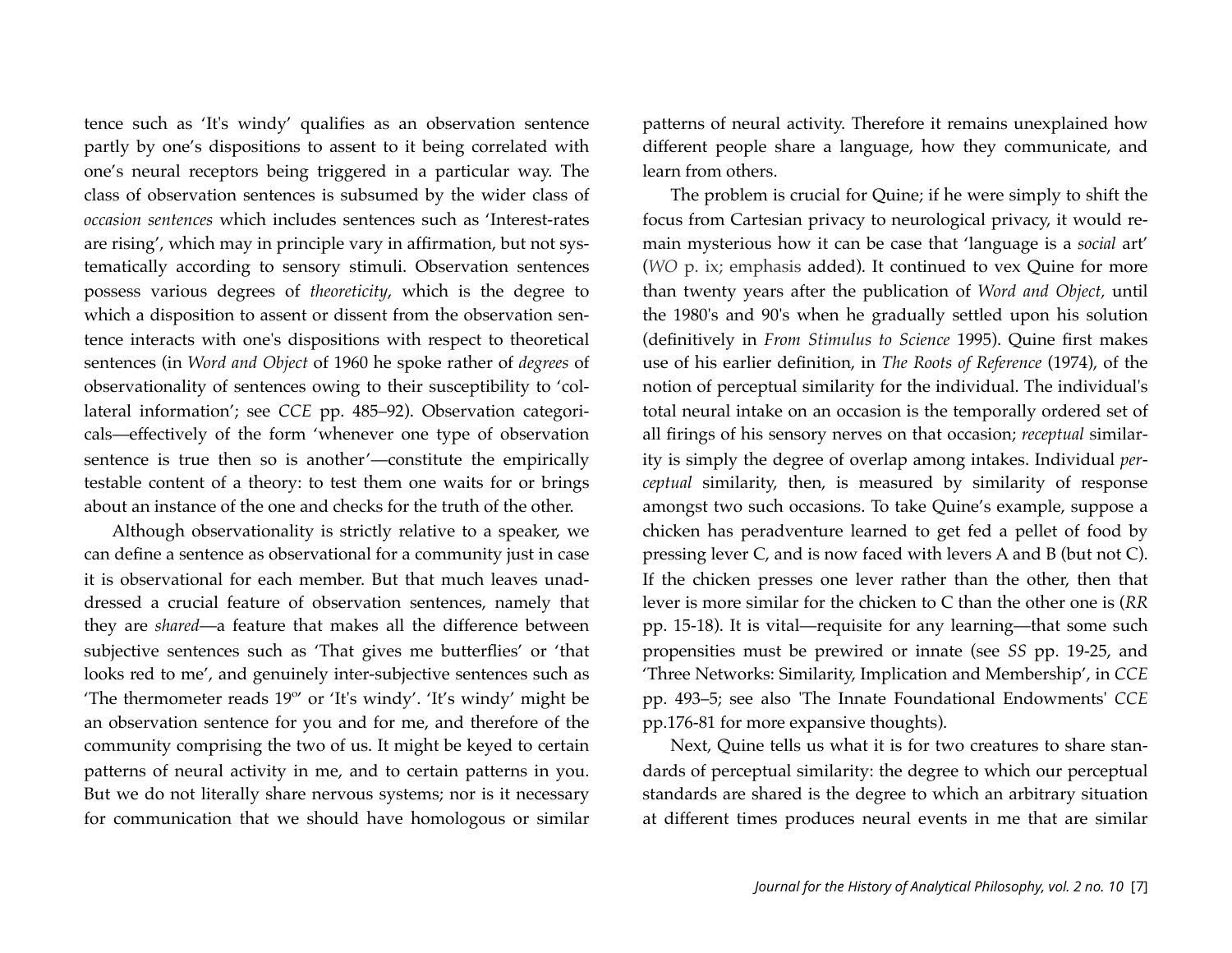and likewise produces neural events that are similar in you (see Hylton p. 126). Likewise, we can be said to share our responses—the crucial example being verbal dispositions towards observation sentences—just insofar as we share similar responses to our individual neural events that are instances classed as similar by the standard just sketched. The explanation for this 'preestablished intersubjective harmony' of standards of perceptual similarity appeals to natural selection: the more our ancestors' standards of perceptual similarity correlated with the environment, the more they tended to procreate successfully. Since we do inhabit similar environments, we all come to it neurologically equipped to solve the same sorts of problems, despite our anatomical differences (it is, I think, because he underestimates the fine-grained power of this that McDowell passes off such ideas as insufficient for genuine linguistic communities to arise; see McDowell 1984 pp. 347-51).

The rest of theoretically significant language is of course exceedingly complicated, much too much so to go into here. In particular, no account of a full-blown language can be complete without an account of how it is that reference, or rather *referential structure*, fits in. As we know from logic-books, reference to objects need not come in with names and predicates, but only with quantifiers and variables.[3](#page-15-2) And according to Quine, there are further structural conditions that must be met before a creature can be said to have completely mastered referential language: criteria of identity, and what he calls the focal observation categorical. But Quine's point is simply that such a creature can be said to have mastered referential language; nothing else is required. He is not saying that such a creature thereby enacts a further mind-world

relation that must play a part in a causal-explanatory account of language.

#### **The Similarity Summarised and Qualified**

At the heart of both Wittgenstein's philosophy of language and Quine's, according to the preceding, are the essentials of linguistic naturalism. Wittgenstein himself did not advertise it as such; he was sceptical about the supposed causal structure of the mind, and perhaps more generally of physicalism. Nevertheless, at the root of the capacity for language according to both figures are certain basic dispositions, whether or not they are ultimately explicable neurologically. Wittgenstein, as we say, espouses a distal or long-armed notion of the relevant dispositions, whereas Quine stays resolutely proximal, but with his notion of pre-established intersubjective harmony Quine re-establishes a link to the outer environment.

In calling them basic I just mean that from the point of view of language they might as well be unexplained; the point is that they are not anything rationally or normatively assessable in themselves, and do not involve anything essentially linguistic such as reference. If language has anything like a necessary foundation, something that all languages presuppose, this is it. At the simplest, it is the stuff of Pavlov, except that at least some of it must be innate, and as just explained the social dimension is vital—for Quine it is the key to observationality, for Wittgenstein it is so that talk of normativity can get a grip[.4](#page-15-3)

Both Quine and Wittgenstein were interested in how the underlying dispositions can be coached, trained and guided, but Quine's concern with the structure of the dispositions themselves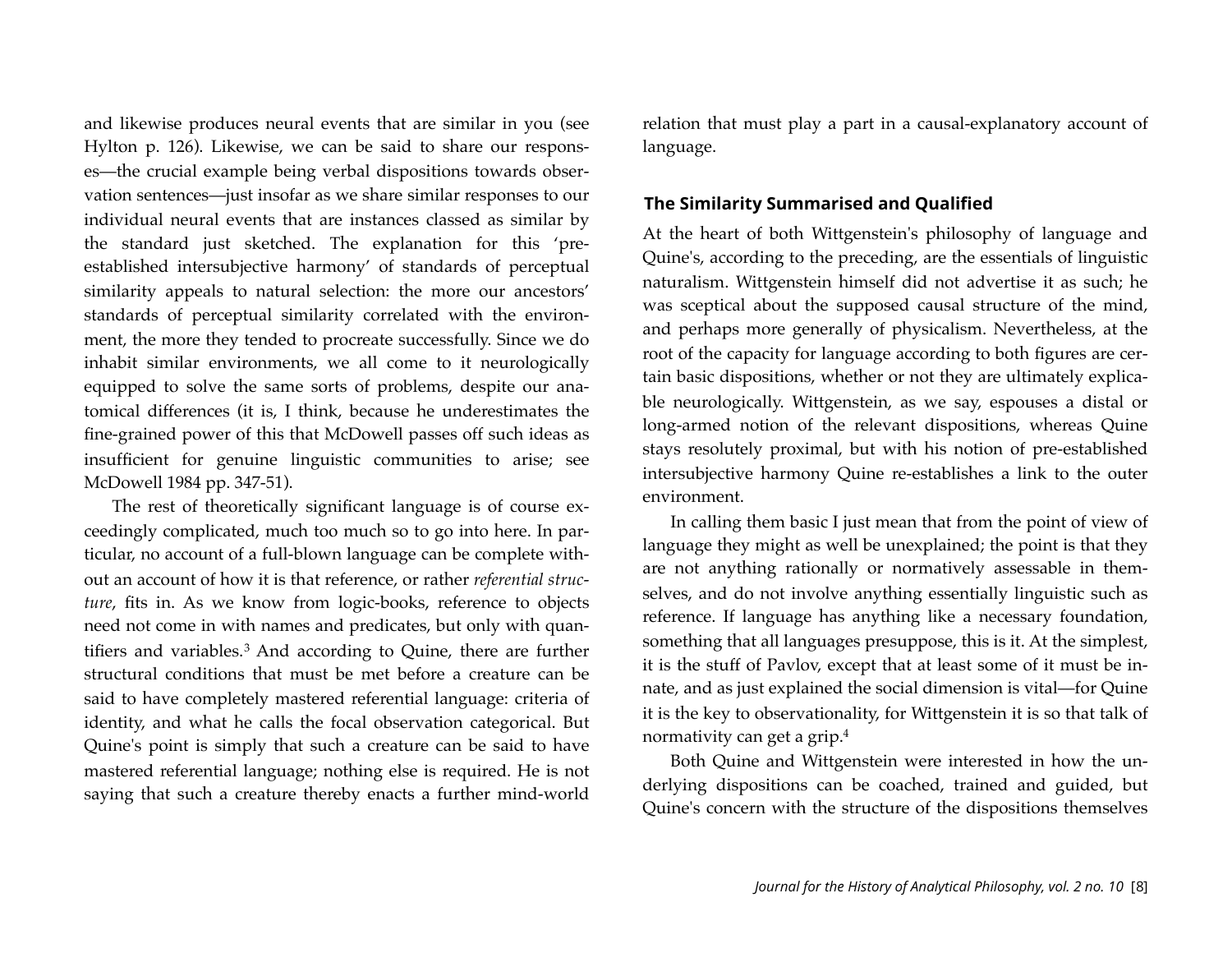was not shared by Wittgenstein, who preferred to point out the various places at which the best one can say as a philosopher is 'this is simply what I do' (*PI* §217), or 'this language-game is played' (*PI* §654)—although he does sometimes attribute it to the 'natural history' of human beings (*PI* §415, Part II xii).[5](#page-16-0) And whereas Quine concentrates on an exact characterisation of the simplest dispositions underlying the capacity for observation sentences as illustrated by the chicken, Wittgenstein casts his net more widely over the vast range of language-games, trying to lay bare the multitudinous points of philosophical confusion, to illustrate how they arise, to arrive at the points at which one's philosophical spade is turned (*PI* §217). As pointed out at the beginning, what I have said is consistent with this being a matter of emphasis, of different interests, rather than a genuine disagreement.

#### **Canfield on Notions of Use**

John Canfield (1996) expresses criticisms of Quine that are, I think, widely shared among those sympathetic to Wittgenstein: There is something about the organic, interconnected nature of actual language, as illustrated by Wittgensteinian language-games, that Quine, despite his famous holism, cannot account for. In particular, Canfield claims that in so restricting the account of use to dispositions to assent to observation sentences or dissent from them, Quine illegitimately cuts them off from the other language-games, connections which according to Wittgenstein are essential for their functioning:

Words…have a variety of functions corresponding to the variety of the proto and simple language-games and their subsequent extensions. The march from childhood to adult language involves a progressive complication, extension and intertwining of the earliest, foundational language-games. Science must be conceived as growing piecemeal out of that enriched set of language-games. It is not one thing, but a collection of different language-games joined at best by family resemblance. (1996 pp.132-3)

This complaint is similar to what Austin described as the 'descriptive fallacy' (Austin 1979 p. 103). The necessary intertwining of language with basic and non-basic human action takes many forms, including requests, statements of intention, greeting, refusal, make believe, claims of possession, utterances of fear, surprise, delight. This necessity is one that Quine overlooks—his writing contains little about how observation sentences are interwoven with practice generally—and thus Quine's conception of use is quite antithetical to Wittgenstein's. Quine writes as if observation sentences are learned independently of other languagegames, when in fact all or most of those language-games must be learned together.

I think that Canfield is mistaken in charging Quine with having made a false abstraction. Whereas Wittgenstein is indeed concerned with almost the whole complex phenomenon of human language, Quine is interested in only a very limited part of it. And only a human being who has mastered the whole of language, or a lot of it, can be a complete master of the 'affirmative' part, the part Quine is interested in. With that much, we can grant that Canfield is right. Nevertheless, the most that Quine could be charged with is that his account is incomplete as account of actual human language, rather than misconceived from the beginning. We can think of Quine as fixating on one *aspect* of language-use; or better, he is to be understood as *dividing through* the sum total of language-use with the concept of observation sentence, to yield the part most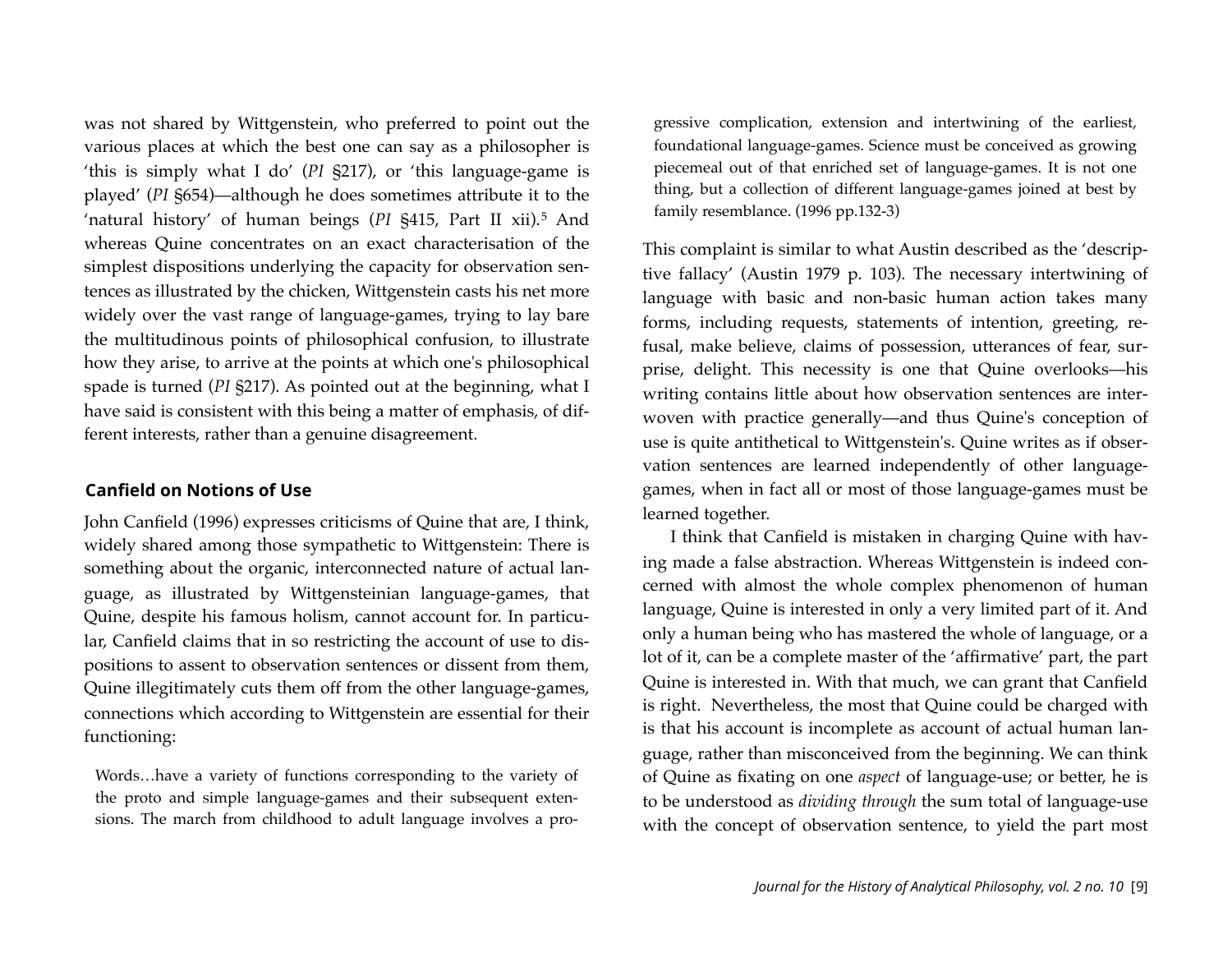relevant to science. And even if, in the nature of the case, we never find absolutely pure samples of a certain element or force in nature, does not mean that the concept of that element or force is illegitimate. Idealisation cuts off corners, falsely pretends things are absolutely smooth rather than rough, but is not thereby mistaken. Nature is irreducibly complex, human neurology especially, but there is nothing inaccurate about dividing up the concepts in terms of which we describe it (for Quine's comments on this issue, see *CCE* p. 248; cf. Hacker 1996b p. 219-20).

Canfield also finds fault with Quine's conception of observation sentences, finding no place in Quine's scheme for first-person statements of intention or desire:

When I say that I intend to go upstairs, I do not do so on the basis of observing my own behaviour…. In general I do not base my firstperson psychological utterances on the basis of my exteroceptors. So … Quine must change his definition of observation sentences; those fundamental sentences cannot be restricted to noises correlated with sensory stimuli. (1996 pp. 137)

But again, there is no such pressure to change the definition. According to Quine's scheme, such utterances are definitely not observation sentences because they are not intersubjective; they are however examples of the more inclusive class of *occasion sentences—*ones that vary in truth-value. Other examples of nonobservation occasion sentences include ones without any systematic correlation with the senses but which are straightforwardly testable—'Interest rates are rising' to take an earlier example—and ones which are, as we say, subjective, as in 'I've got butterflies', to take another. Presumably statements about intention and desire would have to be explained in terms of neurology—the neural correlates of action and imagination, of the satisfaction or frustration of desire and intention, and so on. Quine said little about the utterances that worry Canfield, presumably because Quine believes that they bear only indirectly on the central project of laying out the main points of the leanest statement of scientific doctrine. Quine may have been wrong about this, or perhaps a more *complete* account of science would have to deal with them, but given what I said in the last paragraph, any difficulties they present are not fundamental.

#### **Normativity, Holism, and Hacker**

The gist of the position represented by Hacker is that Wittgenstein insists on something Quine rejects, namely a fundamental divide between ordinary statements of fact and statements which characterise language-games, which set forth points of what Wittgenstein calls grammar. There are, according to Hacker, certain extra-logical statements that characterise language-games that play an absolutely and categorically separate role from ordinary statements within the language-game, acceptance of which is a precondition for a full understanding those ordinary statements. I think the matter is much less clear cut that Hacker makes out.

What Wittgenstein precisely meant by 'grammatical propositions', 'criteria', and 'hinge propositions', is the subject of much literature. The notions are subtler, more rarefied, more complicated, and more flexible than the idea of analyticity, even where the latter is expanded to include examples like 'May comes immediately after April'—ones that are not derivable from truths of logic simply by substituting synonyms (as 'Bachelors are unmarried men' is got from the logical truth 'Unmarried men are unmar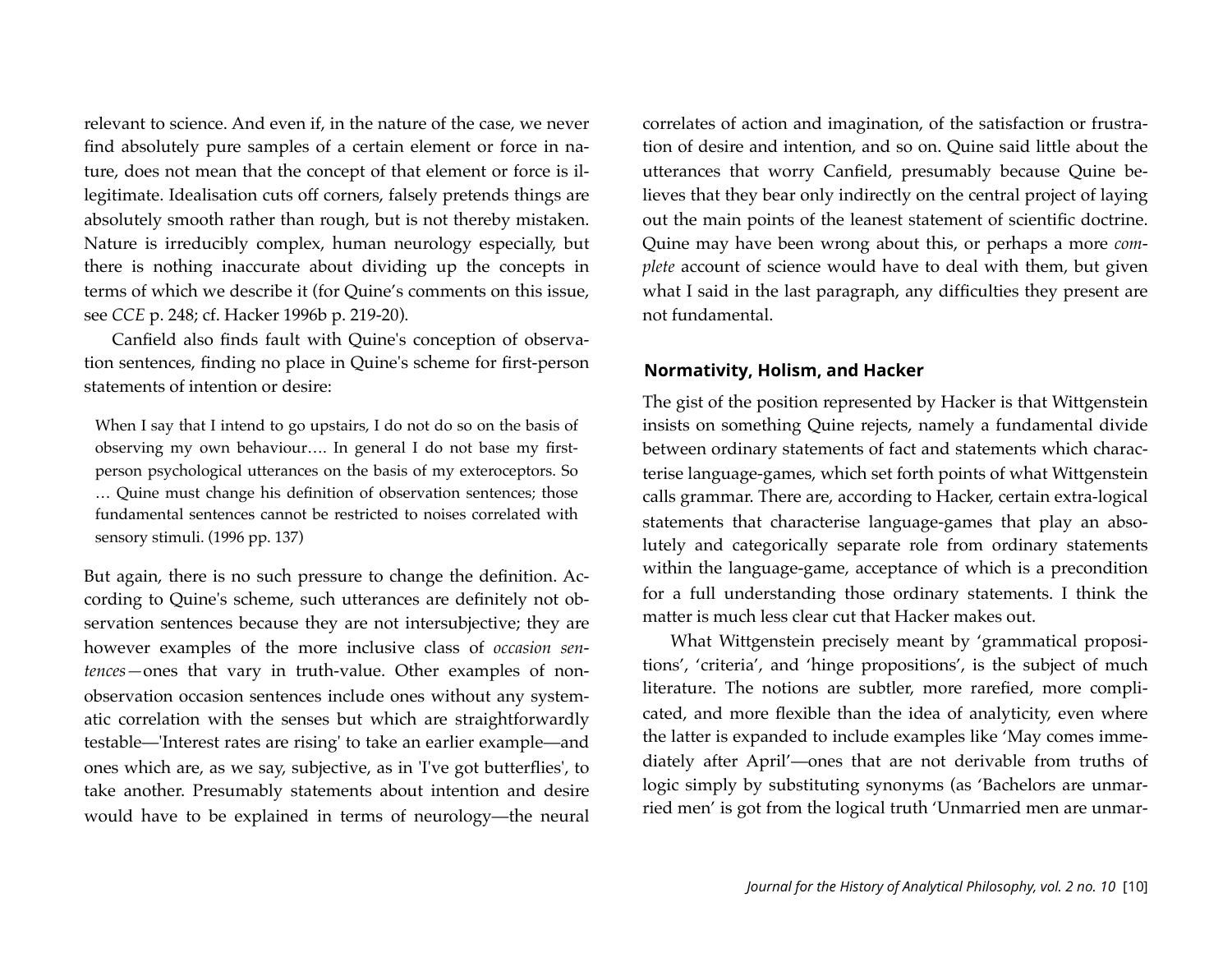ried men' by substituting an occurrence of 'Bachelors' for its synonym 'unmarried men'). But I will take it as established that the decision to use a declarative sentence as 'grammatical' or similar is a pragmatic or contextual matter—that is, it is to some extent relative to one's purposes of the moment, to what one is going to do with it, the extent of background knowledge assumed. This understanding, restricted to criteria—though I assume it can be extended to the others—has recently been promoted by Eric Loomis (2010; see also Hacker 1996b pp. 212-4, Fogelin 2009 pp. 72-7, and Gibson 1996 pp. 92-5, in which Gibson approves the reading of Wittgenstein as a 'relative foundationalist'). So for example if one says that accepting 'Bodies have mass' is *criterial* for *understanding—*part of the skeleton underlying the relevant language-game rather than a piece of ordinary knowledge—we are tacitly assuming certain contexts in which someone might say it, as in an elementary science class where the term 'body' is introduced; but in other contexts—say a pub challenge to name a property that all bodies have—the case is otherwise. The fact that a sentence is normally used as a criterion does not establish that a use of it as stating an ordinary fact cannot be cited or imagined. Wittgenstein often makes a comparison with board games and the like, as if a statement of a grammatical proposition were exactly like reading out a rule written down or otherwise explicitly formulated. But of course, as Wittgenstein acknowledged, when it comes to language-games there are no rules in that sense (cf. *PI* §§83-4), and the boundary between rule and ordinary statement is fluid if often important (see *OC* 97-99; cf. Quine *CCE* p. 297).

Still, all this is consistent with what in any case seems evident, that despite this fluidity and context-relativity, Wittgenstein accepted a distinction between the normative and non-normative, and in particular between *statements—*as opposed to declarative sentences—that so to speak set the rules of a given languagegame, and moves within the language-game. Indeed philosophy, if it is any one thing, is concerned specifically with mapping out the subtleties of the former sort; it is concerned with language-games, the normative, with features of the understanding, rather than ordinary facts.

Nevertheless I don't think that these two philosophers are so far apart on this issue as one might think. Before addressing Hacker's claims specifically, there are two, connected points to make.

The first point is that, contrary perhaps to popular belief, Quine's naturalism explicitly embraces normativity. Indeed, naturalized epistemology claims that there are no *standards* for knowledge, or for *responsible* belief or theory, other than those operative within natural science. And that is claim about the character of norms. The idea goes back to the 'Two Dogmas' [1951] idea that the standards for belief-revision are holistic (Quine 2000 pp. 411, 412). In later writings—the books *The Roots of Reference, Pursuit of Truth*, *From Stimulus to Science*, and various essays*—*Quine explicitly speaks of normative claims such as the 'norm of empiricism'. In an essay of 1995, he wrote:

Naturalistic epistemology…is viewed by Henri Lauener and others as purely descriptive. I disagree. Just as traditional epistemology on its speculative side gets naturalized into science…so on its normative side it gets naturalized into technology, the technology of scientizing. (CCE p. 468)

The question then is whether Quine can allow the *particular* normative claims that Wittgenstein insists on, the normative dimen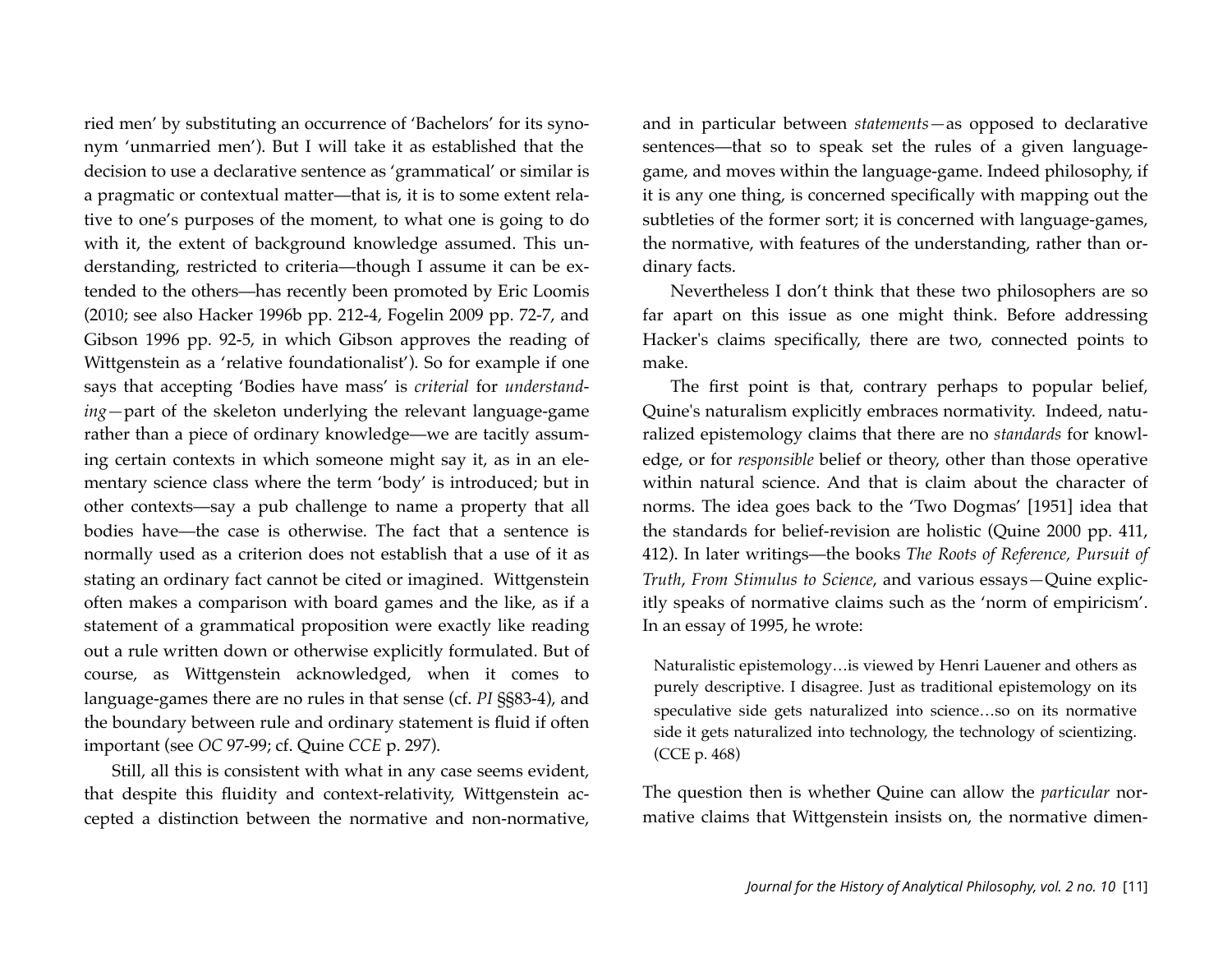sion of language-games, of grammatical propositions. I think there is no reason that Quine cannot do so, as will presently emerge.

The second point is largely to reiterate the lesson made at the end of the section on Wittgenstein, and to connect it with Quine. I said that resistance to my favoured account of Wittgenstein on rule-following is due at least in part to an indefatigable temptation to believe in hyper-certainty with respect to the conceptual realm, or to thought, or to the contents of one's mind—for something that remains the case whatever happens in the world or experience. It's possible that that longing will not ever go away; but if I'm right, then it is a centrepiece of the linguistic naturalism shared by Quine and Wittgenstein that however firmly entrenched the allegiance may be, it is, in the end, merely superstitious. An appeal to the community is important for describing how normativity is actually generated and why it is social, but it does not change the ultimate contingency of the facts underlying language. Especially where extremely general and fundamental propositions are concerned, deriving the normative from the descriptive—or the categorical imperative from the hypothetical imperative, or the 'ought' from the 'is' —is, in the final analysis, simply what we do; it is not a matter of logic or following some more basic principle, but a feature of our practice. This is a hallmark of naturalism.

So both Wittgenstein and Quine accept that our grasp of language does not depend on anything preternaturally stable. Now Wittgenstein's view is precisely that the understanding is to be described not in terms of *facts* but in terms of *rules*, the rules of language-games or grammatical propositions. Thus Hacker writes:

What is marked by the 'must' of 'If it is red, then it must be coloured', 'If there are ten Xs in each of ten rows, then there must be a hundred', 'If it is red, then in must be darker than pink' is the normative role of such propositions as 'Red is a colour', 'Red is darker than pink', '10 ×  $10 = 100'$  —they are rules, 'norms of representation' or 'norms of description'. 'Red is a colour' does not 'owe its truth' to red's being a colour in the sense in which 'Some dogs are white' owes its truth to the fact that some dogs are white (or to some dogs' being white). Its being true consists in its being an expression of a rule for the use its constituent expressions 'red' and 'colour'…(1996a pp. 21-2)

#### And:

From the point of view of a normative (rule-governed) conception of meaning and language such as Wittgenstein defends, a behaviourist conception like Quine's is simply no conception of meaning at all, not even an ersatz one. Indeed, it is no conception of *language*, for a language stripped of normativity is no more a language than chess stripped of its rules is a game (1996b p. 211).

In view of what I have just said, I think the implied difference from Quine is itself merely a rhetorical difference, a difference in words rather than substance (compare the following points with those in Hookway 1996, especially pp. 71-5). We can either speak indifferently of all true declarative statements as 'stating facts', or we can reserve the appellation for those truths which do not serve to express rules for the use of their constituent expressions. One can speak as one likes. The substantive question is whether Quine can allow the existence of linguistic acts which do serve to express rules for the use of their constituent expressions. Of course the presence of the word 'rule' might put Quine off, but it is undoubtedly true that he did come to recognise the existence of linguistic acts whose purpose is to *teach* the use of expressions, or to illustrate points of correct usage. Earlier on (1963), in the essay 'Necessary Truth', he thought of attributions of necessity to state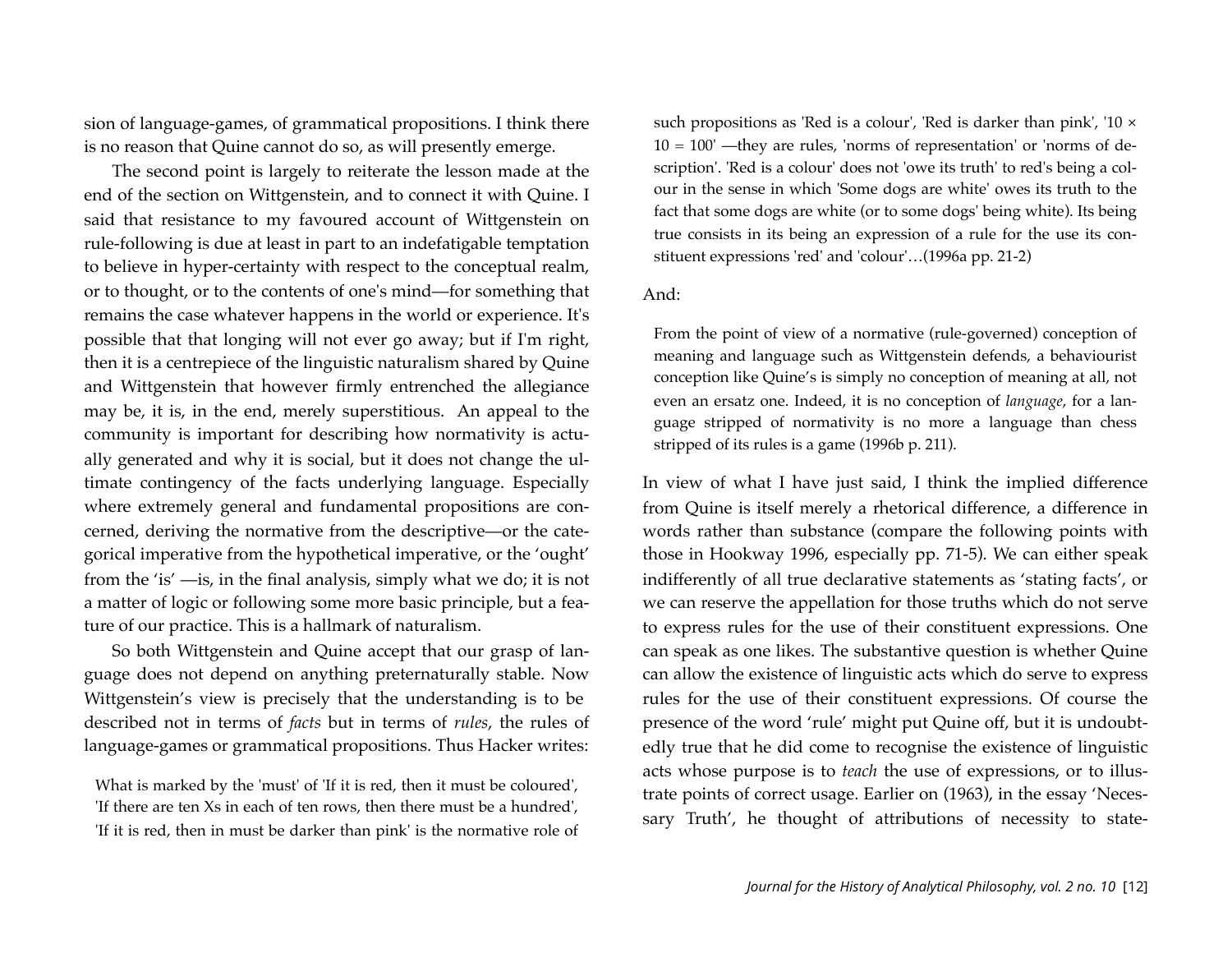ments—by which especially at that time he meant *epistemic* or *linguistic* necessity—as pragmatic, tantamount to 'For present purposes, it shall not be questioned whether …' (*WP* pp. 68-76). More to the point, in a late piece he writes:

It is intelligible and often useful in discussion to point out that some disagreement is purely a matter of words than of fact…. I proposed a rough theoretical definition of analyticity to fit these familiar sorts of cases. A sentence is analytic for a native speaker, I suggested, if he learned the truth of the sentence by learning the use of one or more of its words. (*CCE* pp. 395-6; see also *RR* pp. 78-80)

Presumably the account applies not just analytic statements traditionally so-called—which are rather rare—but to criteria and so on. As will I hope be evident, the point is not at all that far away from Hacker's characterization of Wittgenstein. Quine can go along with the characterisation of such lessons as lessons of 'grammar', as unsubstantive points of the use of language—even if, 'legalistically' as Quine would put it later (*CCE* p. 393), their ultimate justification is the same sort of thing as for any sentence, holistically via its role in the web. And thus, crucially, Quine can allow that certain statements function to 'set up the game', as ones that normally have to be assumed between people in order to begin talking, as ones that are not normally called into question, at least at the initial stages of talking. What he objects to, as was expressed in the 'Two Dogmas' claim that the status of sentence as a definition is only a feature of the historical act of definition rather than the sentence itself, is to think of such roles as being stamped on a sentence for all time, irrespective of point of view. But that is exactly what Wittgenstein accepts, as explained in the second paragraph of this section in connection with Loomis. And it is not all clear, given the way I've set up Wittgenstein's view of rulefollowing, what else could possibly make for the purported difference between Quine and Wittgenstein as regards the normative. Thus Quine can go along with the proposition that understanding is normative in Wittgenstein's sense, even it is true that he did not emphasise the point as Wittgenstein did.

Earlier I emphasised Wittgenstein's point that to follow a rule, in the most basic sense, is not to interpret anything, and not in particular to interpret the rule itself. So understanding is not interpretation. Hacker (1996b pp. 219-20, 1996b p. 27) and others, including Blackburn (1984 pp. 57-67) and Glock (2003 pp. 175-82; 202-3), mistakenly characterise Quine as holding that all understanding involves *translation*, even if only translation of the homophonic variety, that is, translation of a sentence as itself. Interpretation is not the same as translation, but Quine regards interpretation as merely the translation into a language that one already understands. So understanding a sentence of one's own language appears to involve either a vicious regress or a spurious epicycle of translation of the sentence as itself. Such would indeed be an absurd view, but Quine definitely did not hold it. To 'acquiesce in one's own tongue', as Quine puts it, is simply to operate with one's language, to speak and understand one's language. And what I described above in terms of types of interconnected linguistic dispositions is precisely what understanding consists of, not anything about translation. Contra Hacker, Quine agrees with Wittgenstein: understanding one's own language is neither interpretation nor translation. And this is why I made the point early on that translation or interpretation is not essential to Quine's overall picture: one's ability with language is not one's ability to undertake radical translation, but the possession of a structure of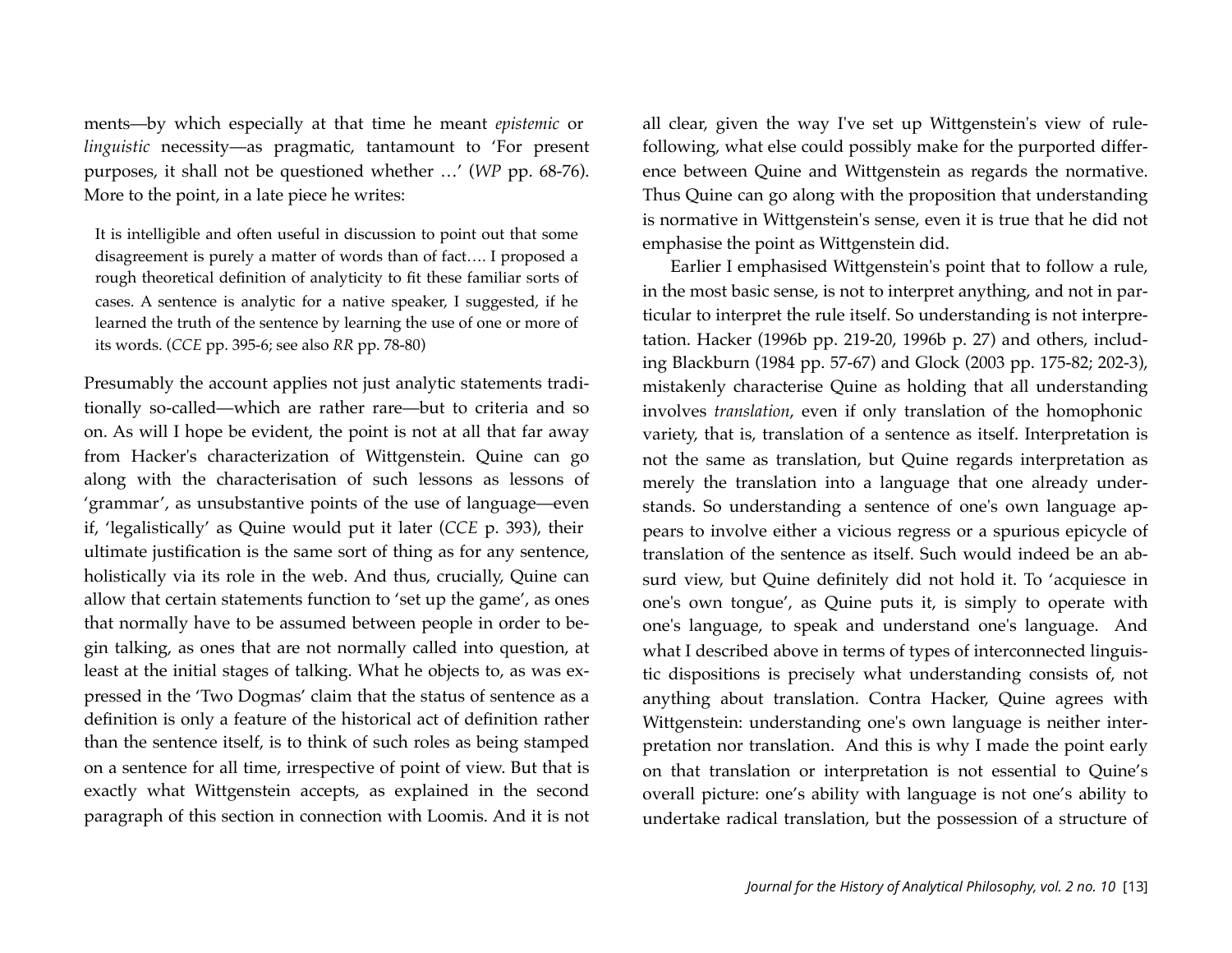linguistic dispositions (this is of course a shallow analysis, but that doesn't make it incorrect). And that is why Quine would come, in his last years, to content himself with the idea that the indeterminacy of translation is 'conjecture, albeit a plausible one'(Quine 2000 p.409 ). So long as Quine's basic outlook on language is assumed, then if the conjecture somehow proved false, so that propositions or sentential meanings were definable as equivalence classes of sentences under the relation *S and S\* are correct translations of each other*, those would in Quine's view be mere spandrels, a happy artefact of the uniquely correct translation of one system of linguistic dispositions in terms of another (see Hylton pp. 221, 225-30; and Kemp pp. 39-41). The explanatory direction would remain the same, as running from linguistic dispositions to sentential meaning, not the other way round.

Hacker does point out that whereas for Quine, "what are 'given' to the field linguist are surface irritations and responses", for the Wittgensteinian field linguist 'what are given are human forms of life, to be characterized intentionalistically' (1996b p. 220). But again, it's a matter of different purposes, not a disagreement about the data given at the outset of some task that Quine and Wittgenstein are equally concerned with. Quine's aim is to cut through forms of life to find the assertoric part of language, whereas Wittgenstein believes that, roughly speaking, one cannot fully understand the native without stepping into native forms of life, in all their bewildering variety. They can both be right (which is not to say that Quine's aim is not chimerical, or for that matter that what Wittgenstein describes is too close to relativism, or is too vague to be of much use).

#### **Concluding Remarks**

The doctrine of linguistic naturalism can be developed in two different but compatible ways. What Wittgenstein pronounces can be understood so as to fit Quine's position, which any case is not so antithetical to Wittgenstein as is sometimes imagined. What Quine does not discuss can be supplied by Wittgenstein.[6](#page-16-1) Quine is not especially interested in the ins and outs of the myriad varieties of philosophical confusion, if not utterly blind to them as sometimes alleged. He is concerned only with that aspect of language-use that is necessary for science, and his conclusions are strikingly austere: we do not need meaning, reference, irreducibly mental entities, necessity, universals or properties, and we do not need to go beyond a few simple types of linguistic dispositions as discussed earlier. A photograph of actual human language would seem to show it as crowded with these things and more, but Quine thinks that none of these things is strictly necessary for the expression of scientific theory, indeed that a commitment to them amongst philosophers is sometimes merely lazy or confused. The actual, crowded and often confused picture is precisely what motivates Wittgenstein—not to refute the picture, but to diagnose and overcome, from within, the confusion it generates. Nevertheless, what unites them in forming an alternative to the mainstream theories of meaning is a deep commonality, what I have called linguistic naturalism, the view that language is best conceived in terms of linguistic dispositions, not meaning.

But there are, of course, differences between the two figures, some of them arguably fundamental. I have played up the similarity, but one might still remain unmoved by the above, and insist that Quine's holism—even with the qualification that some sentences are *in practice* irreviseable—sits uneasily with Wittgenstein's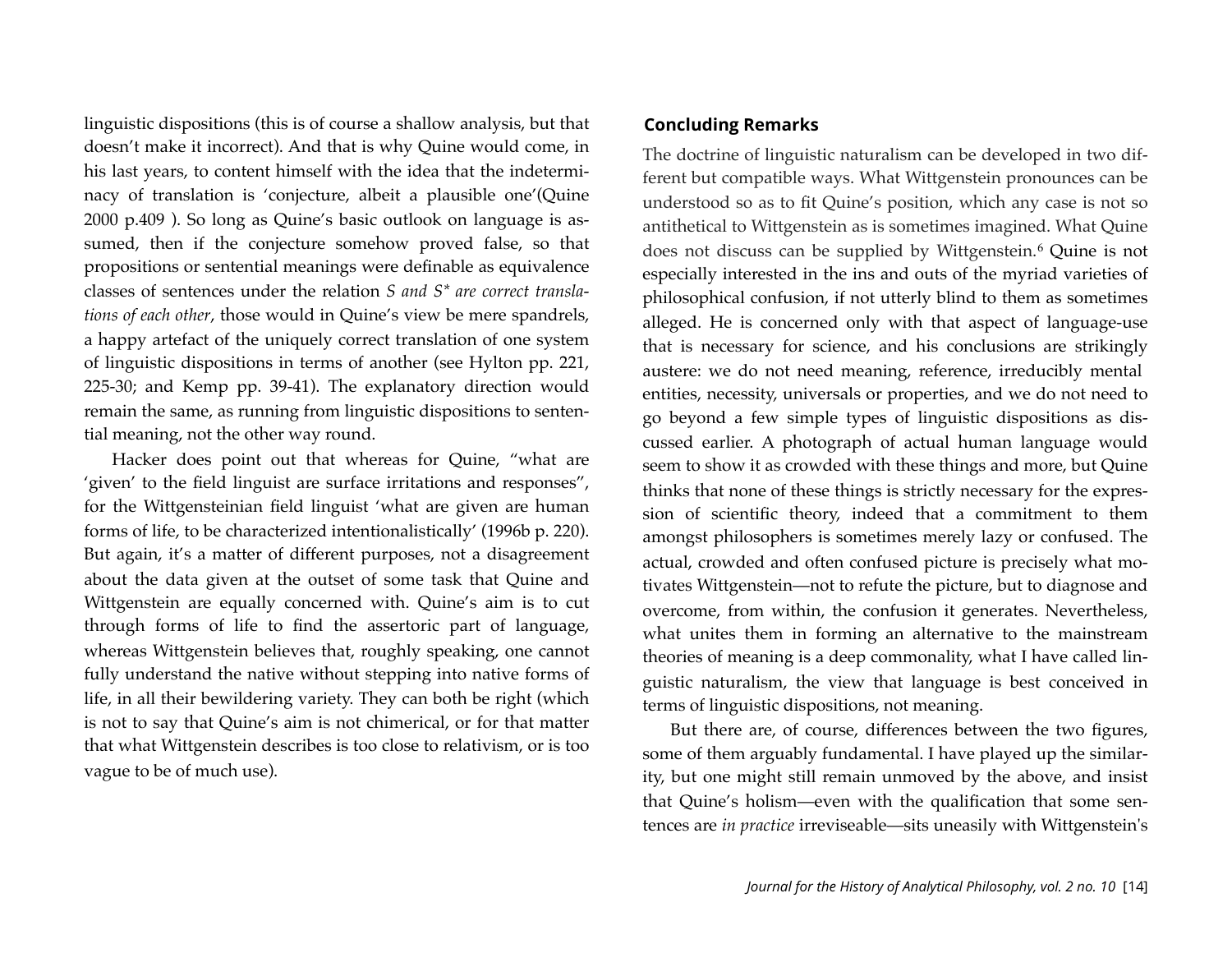insistence on the philosophical centrality of grammar, his insistence that that is philosophy's only concern, not facts; after all, Wittgenstein famously said that 'our considerations could not be scientific ones' (*PI* §109; see Marconi 2010 for more on this theme). Or that Quine's extensionalism sits uneasily with Wittgenstein's insistence that understanding requires a grasp of forms of life, which seem to require intentional characterisation (though Hacker, in my view, is wrong to charge Quine with illicitly helping himself to inten*s*ionality in the notion of assent; see Hacker 1996b p. 218; cf. *CCE* p. 248). Or perhaps one would claim that Quine's vision of the most economical formulation of the whole of science would have simply struck Wittgenstein not only as egregiously scientistic, but as deeply confused, or as a crude response to life and the world.[7](#page-16-2) Quine's approach inevitably involves invidious distinctions—to indulge a Quinean turn of phrase—that will surely grate against many people schooled in Wittgenstein. But I'm not convinced that the apparent conflict is not more rhetorical than real, a matter of words rather than substance.

#### **Notes**

<span id="page-15-0"></span>1 This follows myself, Kemp (2012) pp. 15-64.

<span id="page-15-1"></span>2 There is a lot hidden in this point; for Quine is essentially a Humean about causation (Hume of the first definition); explicit causal terminology is in principle dispensable in favour of ordinary universal generalisations. See 'The Scope and Language of Science' (in *WP* pp. 228-45), especially p. 242.

<span id="page-15-2"></span>3 Actually, according to Quine's 1960 'Variables Explained Away' (*SLP* 227-35) and *SS* pp. 33-5, 101-5, an adequate logic—the logic of predicate functors—can be developed without any singular terms at all, not even variables. To be, under this logic, is not to be the value of variable, but is to be denoted by some predicate or other.

<span id="page-15-3"></span>4 One person who has argued something similar is Jónsson (2000). However, Jónsson's claim is that *Kripke's* Wittgenstein is not antithetical to Quine, partly because of what Quine says about radical translation.

### **Gary Kemp** University of Glasgow Gary.Kemp@glasgow.ac.uk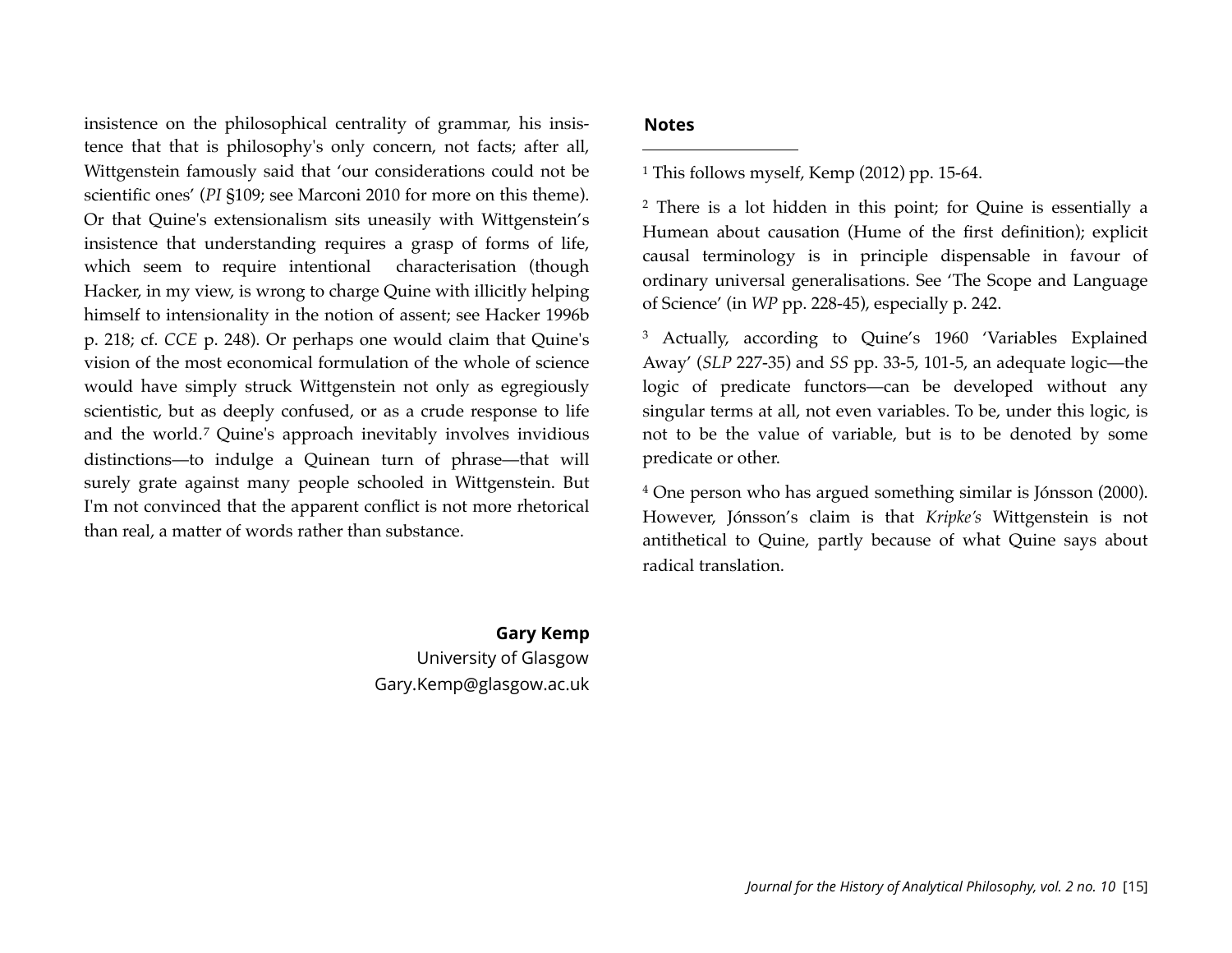<span id="page-16-0"></span>5 Wittgenstein famously characterises the teaching of a child to say 'That hurts!', rather than crying out, as teaching new forms of pain-behaviour. Quine describes the learning of Red!' or 'Mama!' similarly, likening the accomplishment to the case of ape cries which warn of the presence of an intruder. Both Wittgenstein's and Quine's examples are cases of holophrastic learning—to be thought of in the initial stages as the learning of whole sentences in certain circumstances (so 'Red!' is regarded as equivalent from the adult point of view to 'That's red'). Equally there need be no awareness, at this initial stage, of correctness, of truth and falsity, of normativity; although of course the capacity for it is in some sense incipient at this early stage, its mastery belongs to a more sophisticated phase of linguistic accomplishment.

<span id="page-16-1"></span>6 I thank an editor for the preceding three sentences.

<span id="page-16-2"></span>7 Another theme which I have touched on connection with Quine but otherwise have left out of the discussion is their respective views on ontology, on what there is. The topic is too enormous and complicated. But briefly: as we saw, for strict science Quine thinks that ontological questions are not very important, as he accepts many if not all lessons pointing to structuralism; for ordinary language, Quine thinks in addition that ontological questions scarcely get a grip, the language being so slipshod (see 'The Scope of the Language of Science', in *WP* pp. 228-45). Only with regimented language adequate for all science is the ontological question sharpened; the question is always: what *objects*, what *referents* to (first-order) variables, are there? In his later period, Wittgenstein never asks that question in its full generality, but since he sticks resolutely to ordinary language, I take it that from that point of view the question will look as if it already grants a lot nonsense (as is evident in his writing on the foundations of mathematics). Perhaps he felt that to ask it is to submit to the craving for generality, summed up the idea that *existence* is univocal. Or that one may ask for a regimented reckoning in the way that Quine describes, but without evident point (not all uses of formal languages or 'calculi' are useful objects of comparison; *PI* §81).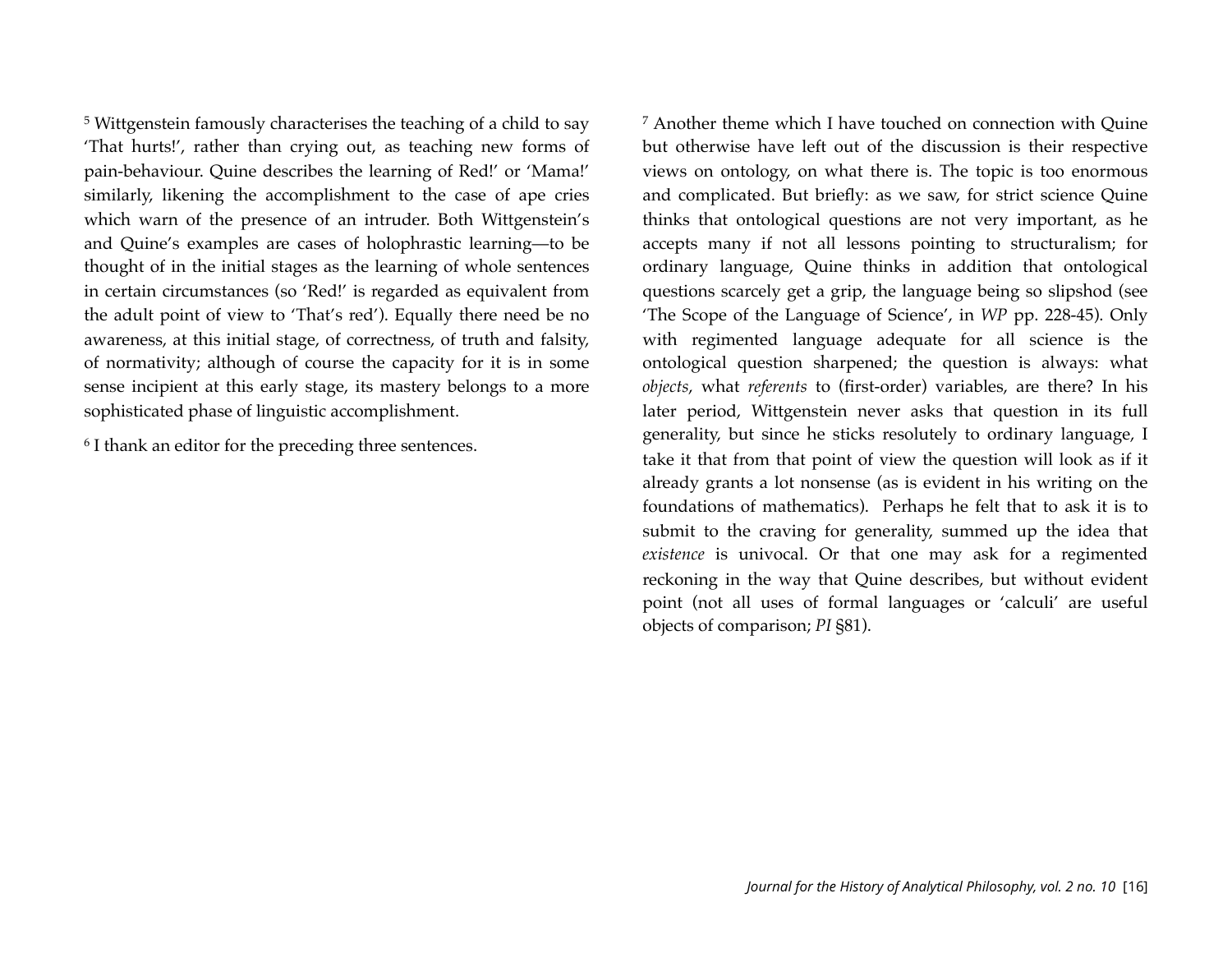#### **References**

- Austin, J. L. ( 1979) 'Other Minds', in his Philosophical Papers. Oxford: Clarendon Press.
- Blackburn, S. (1984) Spreading the Word: Groundings in the Philosophy of Language. Oxford: Oxford University Press.
- Canfield, J. (1996) 'Wittgenstein versus Quine', in R. Arrington and H. Glock (ed.s), Wittgenstein and Quine, London: Routledge.
- Diamond, C. (1991) The Realistic Spirit: Wittgenstein, Philosophy, and the Mind. Cambridge, Mass.: Bradford Books.
- Dreben, B. (1996) 'Quine and Wittgenstein: The Odd Couple', in R. Arrington and H Glock. (ed.s), Wittgenstein and Quine, London: Routledge, pp. 39-61.
- Fogelin, R. (2009) Taking Wittgenstein at His Word: A Textual Study. Princeton: Princeton University Press.
- Gibson, R. (1996) 'Wittgenstein, Quine and Holism', in R. Arrington and H. Glock (ed.s), Wittgenstein and Quine, London: Routledge. pp. 80-96.
- Glock, H. (2003) Quine and Davidson on Language, Thought and Reality. Cambridge: Cambridge University Press.
- Hacker, P. (1996a) 'Wittgenstein and Quine: Proximity at a Great Distance', in R. Arrington and H Glock. (ed.s), Wittgenstein and Quine, London: Routledge.
- Hacker, P. (1996b) Wittgenstein's Place in Twentieth Century Analytic Philosophy. Oxford: Blackwell.
- Hookway, C. (1996) 'Perspicuous Representations', in R. Arrington and H Glock. (ed.s), Wittgenstein and Quine, London: Routledge, pp. 62-79.
- Hylton, P. (2007) Quine. London: Routledge.
- Jónsson, Ó, (2000) 'Quine and Kripke's Wittgenstein', in The Linguistics Philosophy Interface: MIT Working Papers in Philosophy and Linguistics. Cambridge, MA: Department of Linguistics and Philosophy, MIT Press, pp. 261-74.
- Kemp, G. (2010) 'Quine: The Challenge of Naturalism', in The European Journal of Philosophy 18/2, pp. 283-95.
- Kemp, G. (2012) Quine versus Davidson: Truth, Reference. Oxford: Oxford University Press.
- Kripke, S. (1982) Wittgenstein on Rules and Private Language. Cambridge, Mass.: Harvard University Press.
- Long, R. (2010) 'Wittgenstein on rule-following', in K. Jolley (ed.), Wittgenstein: Key Concepts. Durham: Acumen.
- Loomis, E. (2010) 'Criteria', in K. Jolley (ed.) Wittgenstein: Key Concepts. Durham: Acumen.
- Marconi, D. (2012) 'Quine and Wittgenstein on the Science/ Philosophy Divide'. Humanamente 21 pp. 173-89.
- McDowell, J. (1984) 'Wittgenstein on Following a Rule', Synthese 58 pp. 325-63.
- McGinn, M. (1997) Wittgenstein and the Philosophical Investigations. London: Routledge.